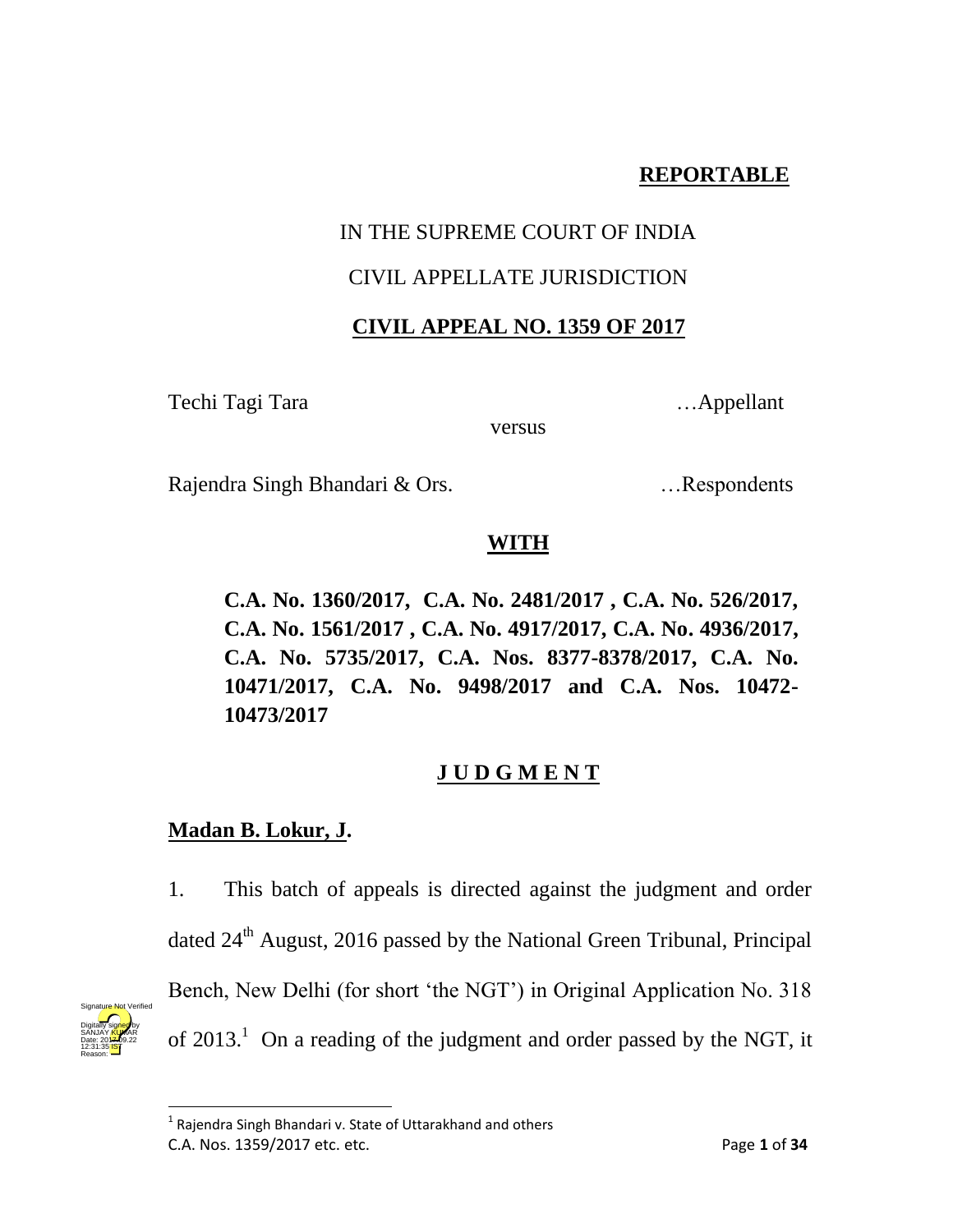is quite clear that the Tribunal was perturbed and anguished that some persons appointed to the State Pollution Control Boards (for short 'SPCBs') did not have, according to the NGT, the necessary expertise or qualifications to be members or chairpersons of such high powered and specialized statutory bodies and therefore did not deserve their appointment or nomination. While we fully commiserate with the NGT and share the pain and anguish, we are of the view that the Tribunal has, at law, exceeded its jurisdiction in directing the State Governments to reconsider the appointments and in laying down guidelines for appointment to the SPCBs, however well-meaning they might be. Therefore, we set aside the decision of the NGT, but note that a large number of disconcerting facts have been brought out in the judgment which need serious consideration by those in authority, particularly the State Governments that make appointments or nominations to the SPCBs. Such appointments should not be made casually or without due application of mind considering the duties, functions and responsibilities of the SPCBs.

2. Why is it important to be more than careful in making such appointments? There can be no doubt that the protection and preservation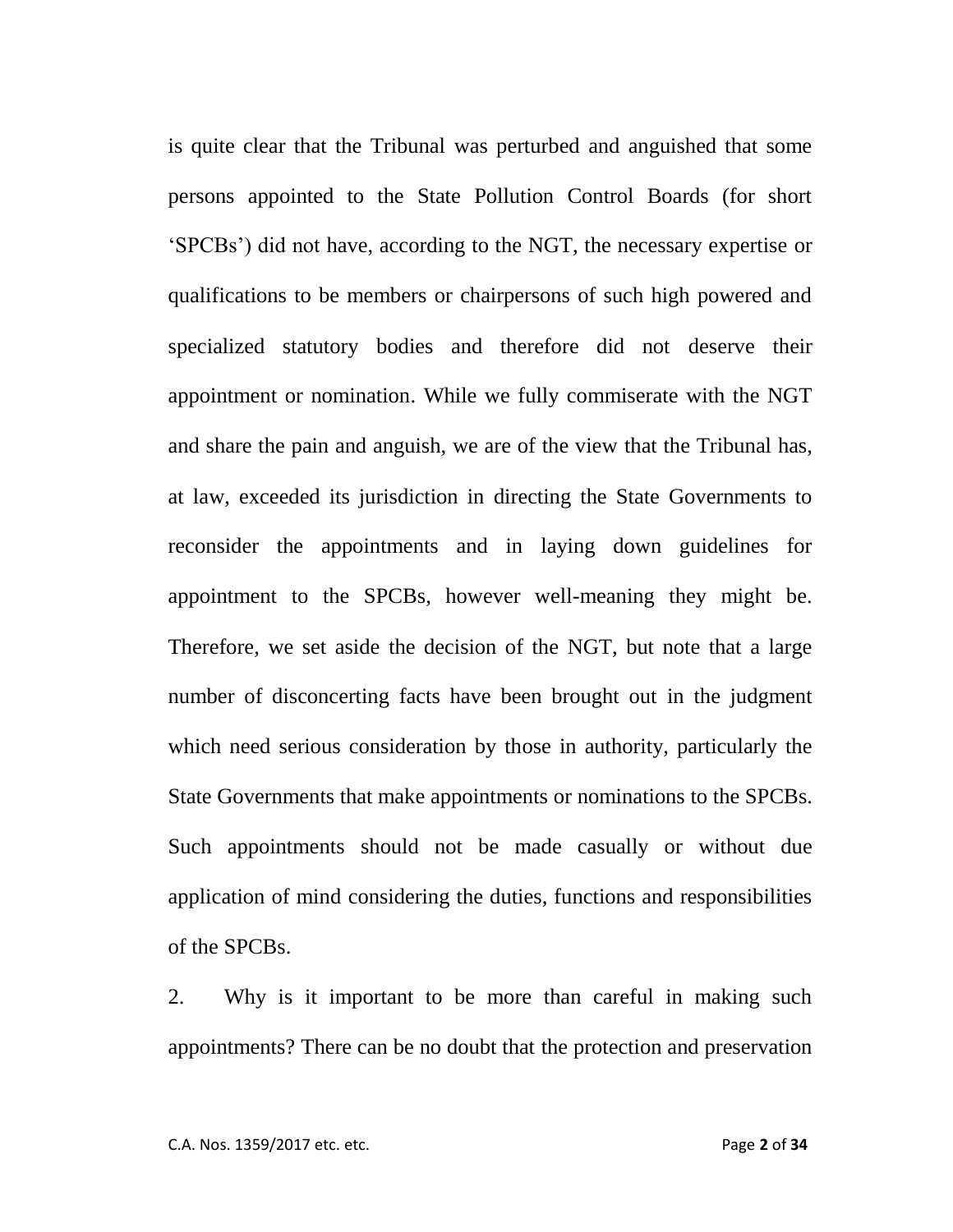of the environment is extremely vital for all of us and unless this responsibility is taken very seriously, particularly by the State Governments and the SPCBs, we are inviting trouble that will have adverse consequences for future generations. Issues of sustainable development, public trust and intergenerational equity are not mere catch words, but are concepts of great importance in environmental jurisprudence. Perhaps appreciating and anticipating this, Article 48A was introduced in the Constitution and this Article reads as follows:

> "**Protection and improvement of environment and safeguarding of forests and wild life** - The State shall endeavour to protect and improve the environment and to safeguard the forests and wild life of the country."

Similarly Article 51A (g) of the Constitution indicates the fundamental duties of every citizen of the country, one of them being to protect and improve the natural environment including forests, lakes, rivers and wild life, and to have compassion for living creatures.<sup>2</sup> It is quite clear that apart from the natural law obligation to protect and preserve the environment, there is also a constitutional obligation to do so. Unfortunately, despite this, our society has been witnessing over the last

 $\overline{\phantom{a}}$ 

<sup>2</sup> 51A. **Fundamental duties**.—It shall be the duty of every citizen of India—

<sup>(</sup>*a*) to (f) xxx xxx xxx

<sup>(</sup>*g*) to protect and improve the natural environment including forests, lakes, rivers and wild life, and to have compassion for living creatures;

<sup>(</sup>h) to (k) xxx xxx xxx

C.A. Nos. 1359/2017 etc. etc. Page **3** of **34**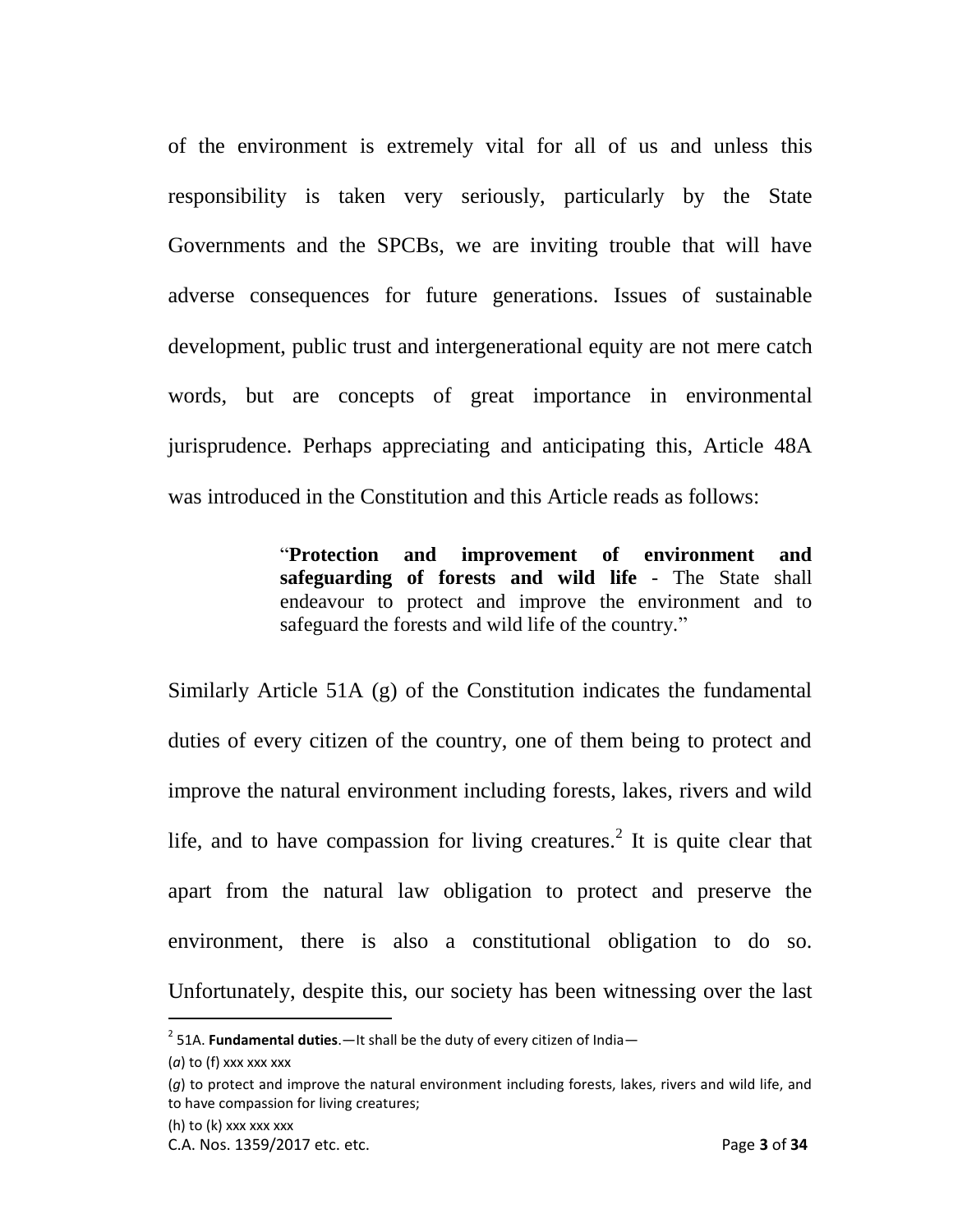few decades, to repeated onslaughts against the environment, sometimes in the name of development and sometimes because our society just does not seem to care. In this context we may also mention Article 21 of the Constitution which has been given a very wide amplitude by several decisions of this Court, including on issues concerning the environment. The judgment of the NGT draws attention to some of these aspects but essentially points to the 'who-cares' attitude adopted by several State Governments. It is this attitude that compelled a public spirited environmentally conscious individual to challenge the composition of the SPCB in the State of Uttarakhand and consequently the necessity of being extra careful in making appointments to the SPCB.

3. One of the principal attributes of good governance is the establishment of viable institutions comprising professionally competent persons and the strengthening of such institutions so that the duties and responsibilities conferred on them are performed with dedication and sincerity in public interest. This is applicable not only to administrative bodies but more so to statutory authorities – more so, because statutory authorities are the creation of a law made by a competent legislature, representing the will of the people.

C.A. Nos. 1359/2017 etc. etc. Page **4** of **34** 4. State Pollution Control Boards (or SPCBs) constituted under the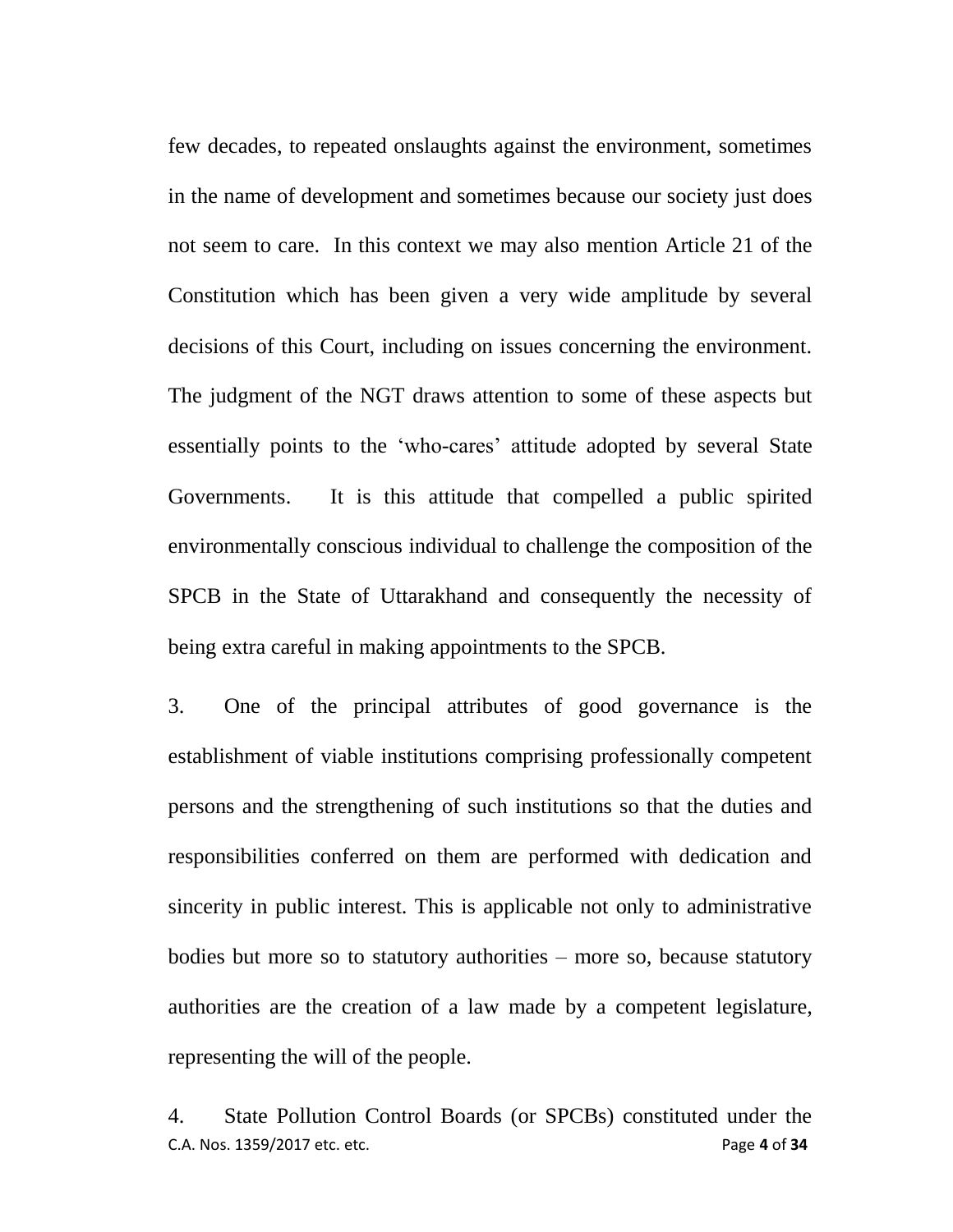provisions of the Water (Prevention and Control of Pollution) Act, 1974 and the Air (Prevention and Control of Pollution) Act,  $1981<sup>3</sup>$  fall in this category but many of them possess only a few or sometimes none of the above attributes of good governance and again a few or none of them are adequately empowered. This is a serious problem haunting the SPCBs for at least two decades (if not more).

5. The composition of the SPCB is provided for in Section 4(2) of the Water Act and this reads as follows (Section 5(2) of the Air Act is similar):

"4(2) A State Board shall consist of the following members, namely:-

(a) a chairman, being a person having special knowledge or practical experience in respect of matters relating to environmental protection or a person having knowledge and experience in administering institutions dealing with the matters aforesaid, to be nominated by the State Government:

> Provided that the chairman may be either wholetime or part-time as the State Government may think fit;

(b) such number of officials, not exceeding five, to be nominated by the State Government to represent that Government;

C.A. Nos. 1359/2017 etc. etc. Page **5** of **34**  $3$  Henceforth the Water Act and the Air Act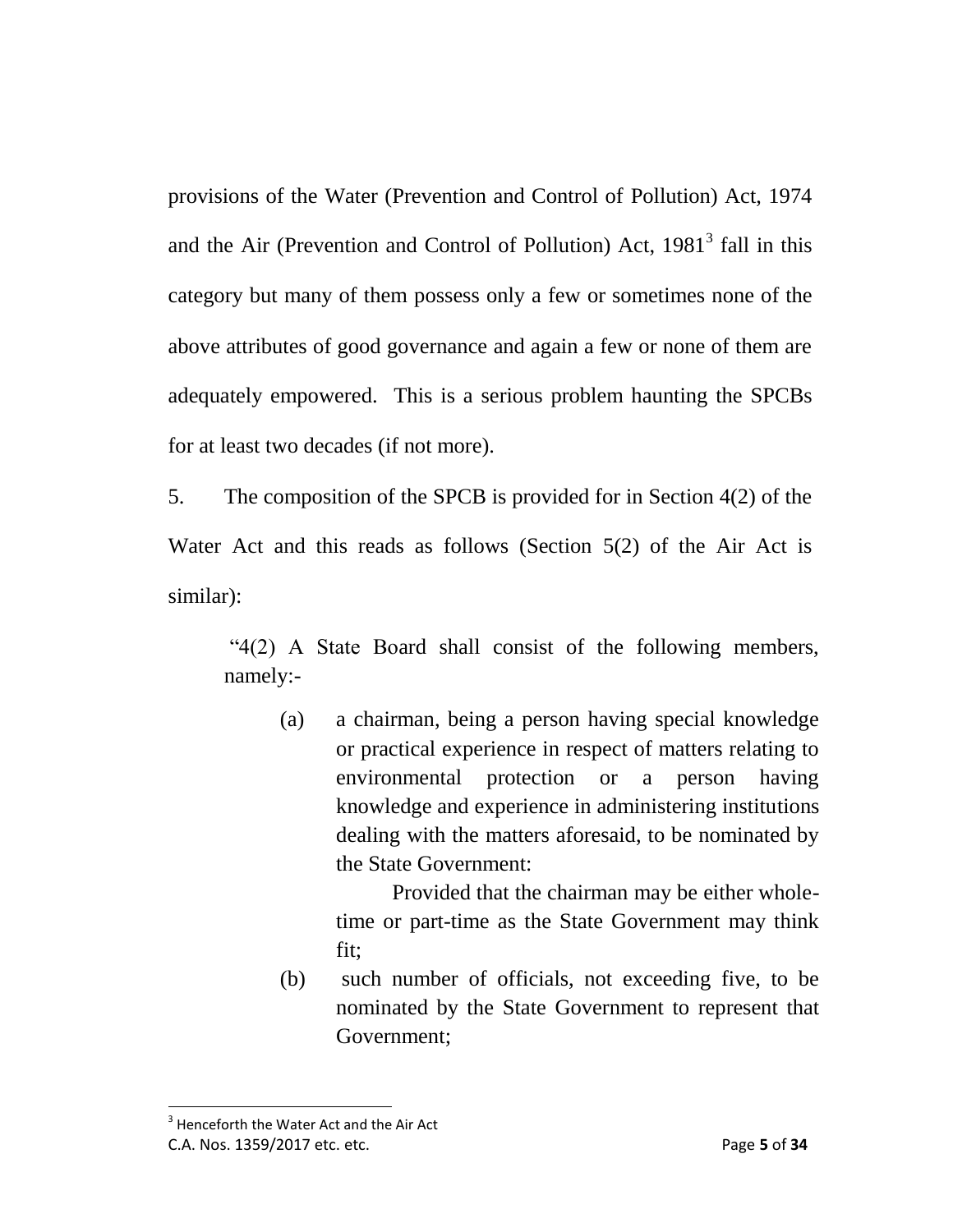- (c) such number of persons, not exceeding five, to be nominated by the State Government from amongst the members of the local authorities functioning within the State;
- (d) such number of non-officials, not exceeding three, to be nominated by the State Government to represent the interests of agriculture, fishery or industry or trade or any other interest which, in the opinion of the State Government, ought to be represented;
- (e) two persons to represent the companies or corporations owned, controlled or managed by the State Government, to be nominated by that Government;
- (f) A full-time member-secretary, possessing qualifications, knowledge and experience of scientific, engineering or management aspects of pollution control, to be appointed by the State Government."

6. One of the earliest communications on our record encouraging professionalism in the SPCBs with a view to empowering them is a letter of  $26<sup>th</sup>$  September, 1997 addressed by the Secretary in the Ministry of Environment and Forest (MoEF) of the Government of India to the Chief Secretary of every State highlighting the importance of the SPCBs, the fact that their activities are science and technology based and the necessity of taking relevant factors into consideration while making appointments to the SPCBs. The letter reads as follows: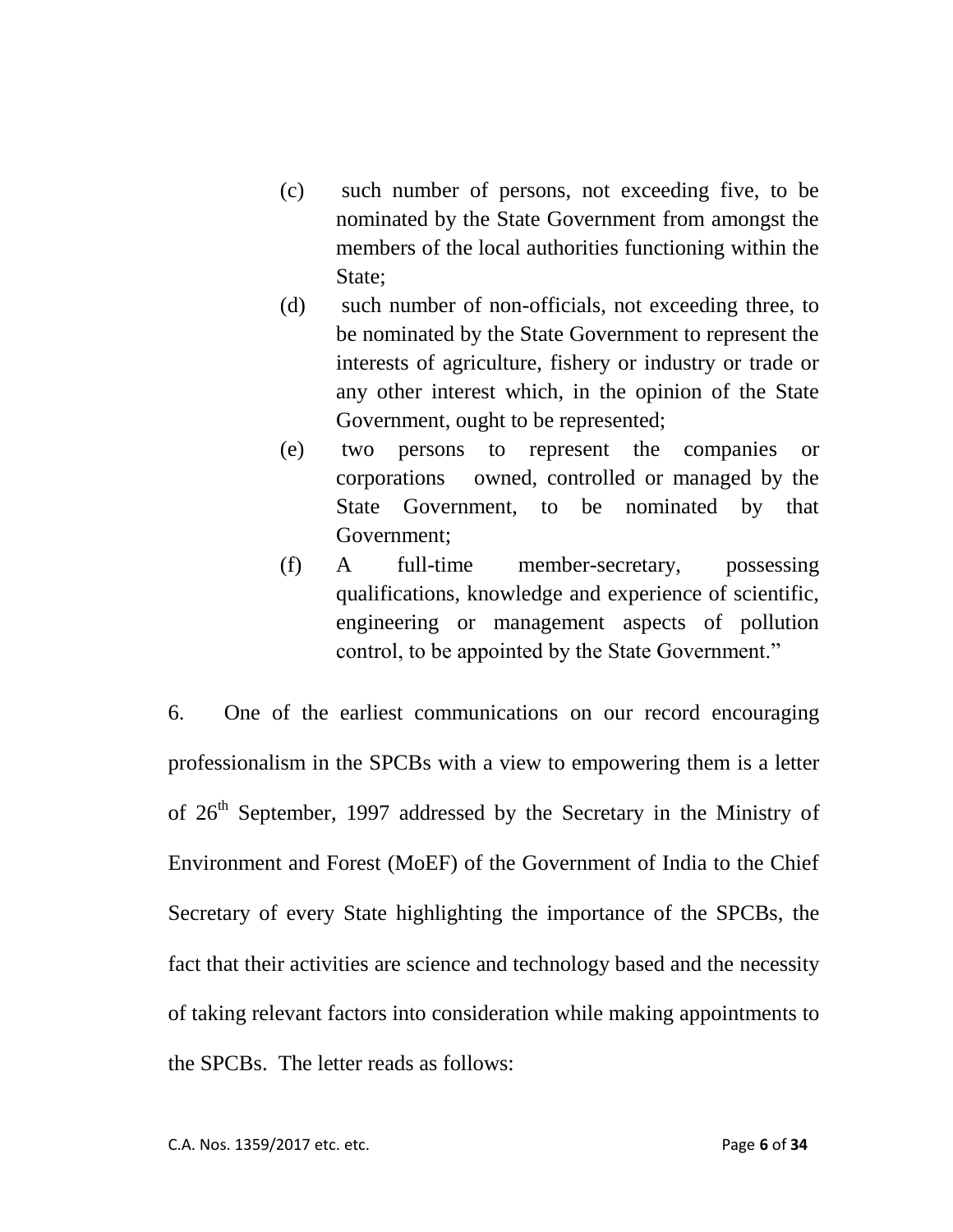### "Secretary Ministry of Environment & Forests Government of India

September 26, 1997

#### D.O. No. PS/Secy (E&F)/CPCB/97

#### Dear

The State Pollution Control Boards/Pollution Control Committees in Union Territories have been assigned an important role for prevention and control of pollution from different sources. In recent years, additional responsibilities have been assigned to them for enforcement of various statutes. Hence, these organizations need to be suitably strengthened so that they can cope up with the tasks. In fact, the Hon'ble Supreme Court has also had occasion to observe on the unsatisfactory performance of State Boards in discharging their functions.

The activities of the Pollution Control Boards/Pollution Control Committees are essentially science and technology based. The Chairman and Member Secretaries are the key functionaries of the Boards/Committees who are expected to have requisites professional knowledge and experience for providing effective leadership to their organizations. Under the Water (Prevention and Control of Pollution) Act, 1974 and the Air (Prevention and Control of Pollution) Act, 1981 the specific requirements for appointment to these posts have been laid down.

However, in some State Boards/Committees, the appointments to these posts are made without due consideration to such requirements as envisaged under the Acts. Also, another major problem being faced by these organizations is on account of frequent changes of Chairmen and Member Secretaries. I request you to kindly ensure that appropriate persons are appointed for these key positions and they are not frequently changed. Where the incumbents do not have the prescribed criteria they should be replaced.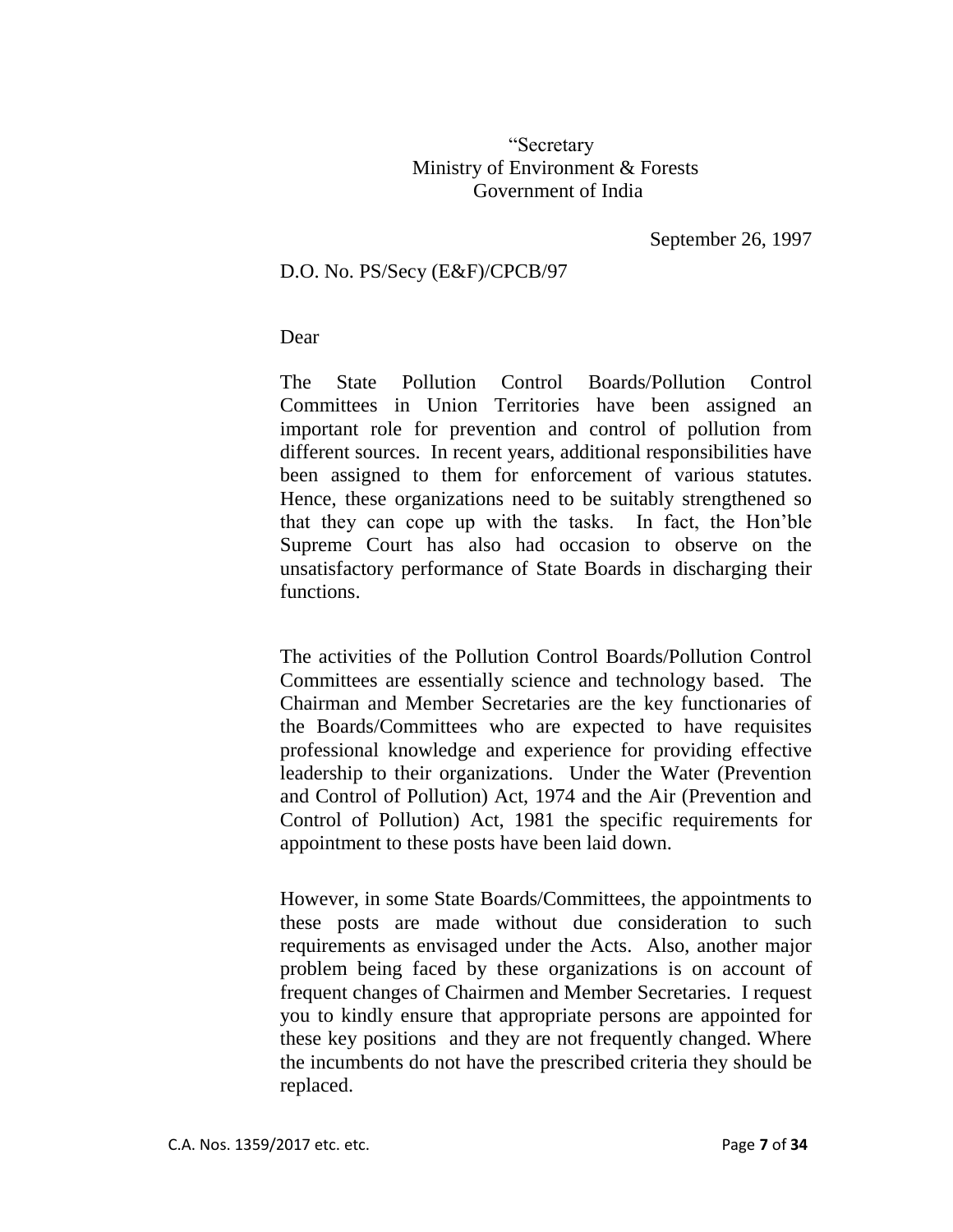It is requested that this issue may kindly receive your personal attention on a top priority basis.

With regards

Yours sincerely,

 $Sd$ <sup>-</sup>

(Vishwanath Anand)"

7. More importantly and perhaps keeping the diverse nature of activities of the SPCBs in mind, a conference was held in Coimbatore on  $29<sup>th</sup>$  and  $30<sup>th</sup>$  January, 2001 of the Ministers of Environment and Forests of the State Governments. The conference recommended, *inter alia*, the induction of academicians, professionals, experts and technologists for the effective functioning of the SPCBs. As a follow-up to the recommendations, a letter was addressed by the Secretary in the MoEF to the Chief Secretary of every State on  $3<sup>rd</sup>$  July, 2001. This letter reads as follows:

> "P.V. Jayakrishnan Secretary D.O. No. PS/Secy (E&F)/CPCB/2001

July 3, 2001

Dear

In the National Conference of Ministries of Environment and Forests held at Coimbatore on January 29-30, 2001, several important recommendations were made regarding effective functioning of the State Pollution Control Boards/ Committees.

These include the following: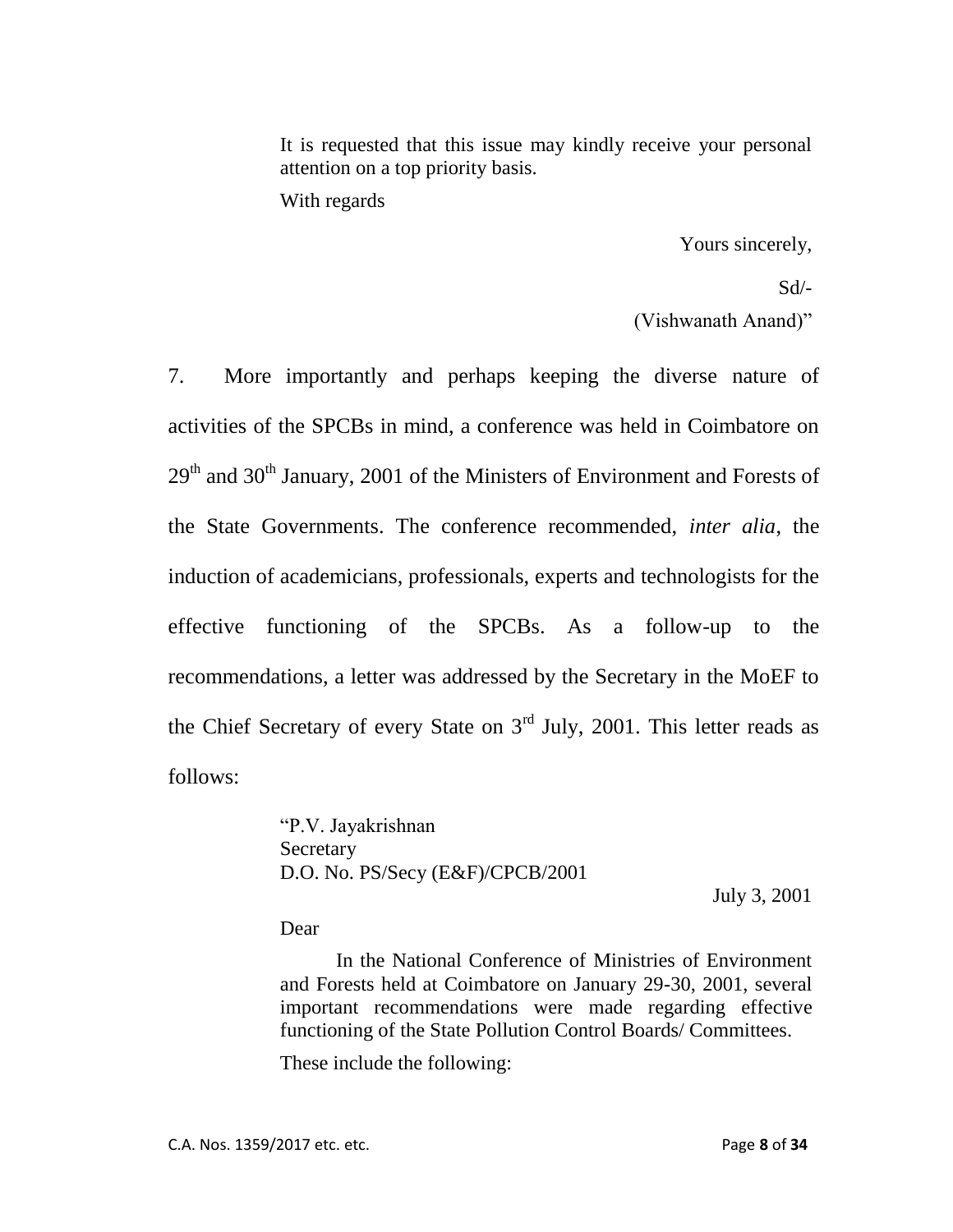- (i) Induction of academicians, legal professionals, health experts and technologists as members of the Boards/Committees.
- (ii) Appointment of multi-disciplinary staff
- (iii) Ban on recruitment shall be relaxed for the posts of scientists and engineers in the Pollution Control Boards/Committees.
- (iv) Training of personnel, for which programme shall be drawn up by the Central Pollution Control Board.
- (v) Streamlining of Consent/Authorization procedures.
- (vi) Inventorization of polluting sources and pollution load.
- (vii) Formulation of Annual Action Plans.
- (viii) Publication of annual State Environment Report.
- (ix) Strengthening and upgrading of water and air quality monitoring and laboratory facilities.

We had taken up the matter with the respective State Pollution Control Boards/Committees. Since most of the action points require intervention of the State Governments, I request you kindly to take necessary action for implementation of the recommendations.

I look forward to your response at the earliest.

With regards.

Yours Sincerely,

Sd/-

(P.V. Jayakrishnan)

To Chief Secretaries of all States/UTs"

8. These communications seem to have had little or no impact at least

in one instance as is evident from a reading of a decision of the

Jharkhand High Court dated 15<sup>th</sup> May, 2002 in **Binay Kumar Sinha v.** 

State of **Jharkhand**<sup>4</sup> concerning the Chairperson of the SPCB of that

<sup>4</sup> (2002) 50 BLJR 2223

C.A. Nos. 1359/2017 etc. etc. Page **9** of **34**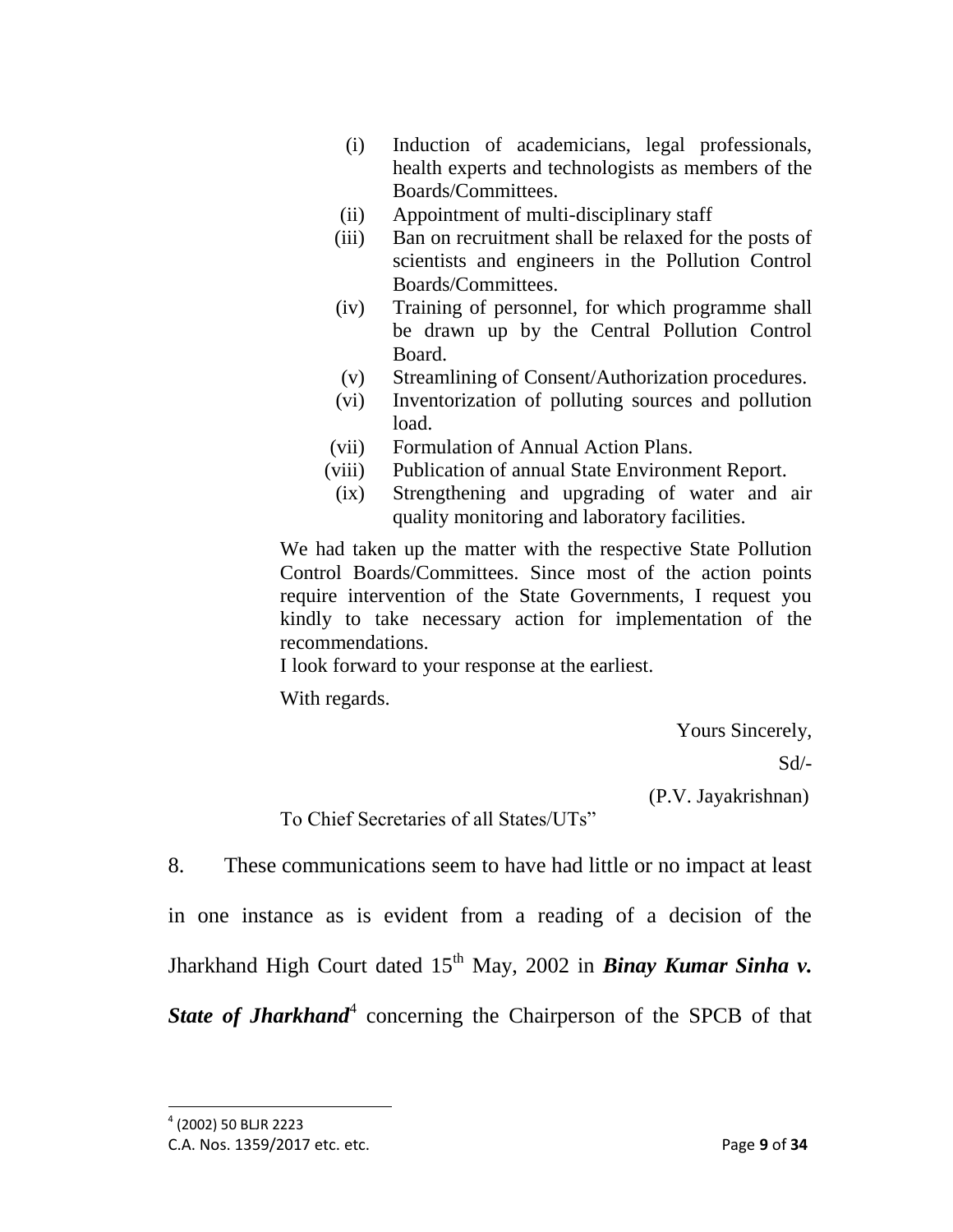State. The High Court was compelled to make the following scathing and

unfortunate observations:

"4. On 4th April 2002, when the Chairman appeared before us and we started talking to him in order to elicit his views and opinion on the aforesaid questions, what we found has been aptly and clearly recorded in our order of that day. The extracts read thus:--"Shri Thakur Bal Mukund Nath Shahdeo, Chairman, State Pollution Control Board has appeared before us today in person. During the course of our conversation with him, we found (to our total horror, surprise, dismay and amazement) that he does not know anything at all about any aspect relating to pollution, or the control of pollution. In course of our extensive conversation with him, we found that the only academic qualification that he boasts of is 'matriculation'. He has no other academic or technical qualification whatsoever. When, by referring to Section  $5(2)(a)$ of the Air (Prevention & Control of Pollution) Act, 1981, we asked him whether he has any special knowledge or any practical experience in respect of any matter relating to the environmental pollution, his answer was in the negative. We must record that during the course of our conversation with Sri Shahdeo, we were constantly helped and assisted by Mr. Poddar, learned Addl. Advocate General. We actually impressed upon Mr. Poddar the need of assisting Sri Shahdeo in answering our questions. Mr. Poddar very kindly lent his helping hand to us. What emerged was that Mr. Shahdeo has neither any general or special knowledge, nor any academic qualification, nor any experience whatsoever that may have anything to do with any matter or any aspect relating to the pollution, air pollution, water pollution, noise pollution, or any other pollution of any kind. What to speak of his-having special knowledge or practical experience, he has neither any knowledge, general or special, nor any experience, practical or otherwise with respect to any matters relating to environmental pollution. We repeatedly asked him to inform us about one single such fact by which he could lay his claim to hold this office. He failed to inform us of even a single fact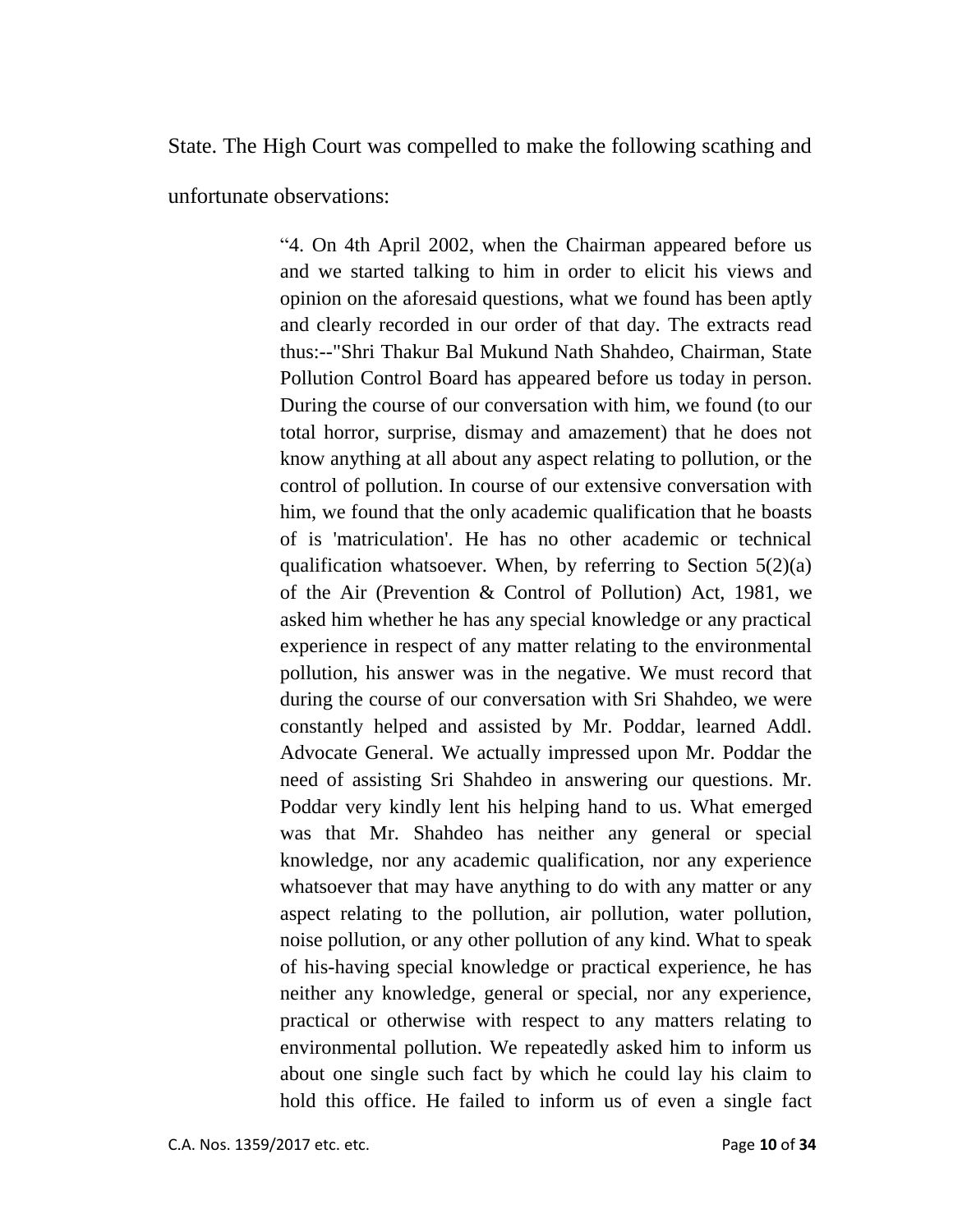which could qualify him to hold this office. His only claim was that he is a politico-social worker. We asked him also as to how he came to be appointed on this post. He says that he made an application to Mrs. Neelam Nath, Secretary, Forests, we asked him whether such an application was invited from him. He says that the application was invited from him. We asked him whether invitation was extended to him personally by Mrs. Neelam Nath or did it appear in any advertisement. He says that he, on his own, gave such an application and that it was neither invited personally from him nor through any advertisement. Prima facie, it appears to us that a person who does not have the requisite qualification, experience, or knowledge has been appointed on the post of Chairman, Pollution Control Board. Before we proceed any further, we would like Mr. Poddar, learned A.A.G. to produce before us the original records of the Govt. relating to the appointment of Mr. Shahdeo."

5. It was from this point onwards that a case arose within a case. Both the issues started being dealt with simultaneously by us, namely, the issue relating to Sundera Mineral & Chemical Industry and the propriety, legality and validity of the appointment of Mr. Shahdeo."

A little later in the judgment it was held:

"41. Looked at from the aforesaid legal perspective and in view of our clear findings that Shri Shahdeo did not possess the qualifications required of the Chairman, State Pollution Control Board, we have no hesitation, but to hold that it would be a violation of the law to allow him to continue as the Chairman of the State Board. We accordingly order and declare that the appointment of Shri Shahdeo as Chairman, State Board, was not legal and valid and hence improperly made and therefore, on these grounds we order and direct that he cannot continue to function as such. By issuance of a writ of quo-warranto, therefore, the appointment of Shri Shahdeo as Chairman, State Board, is quashed and set aside. Shri Shahdeo shall forthwith and with immediate effect cease to hold the office of Chairman, State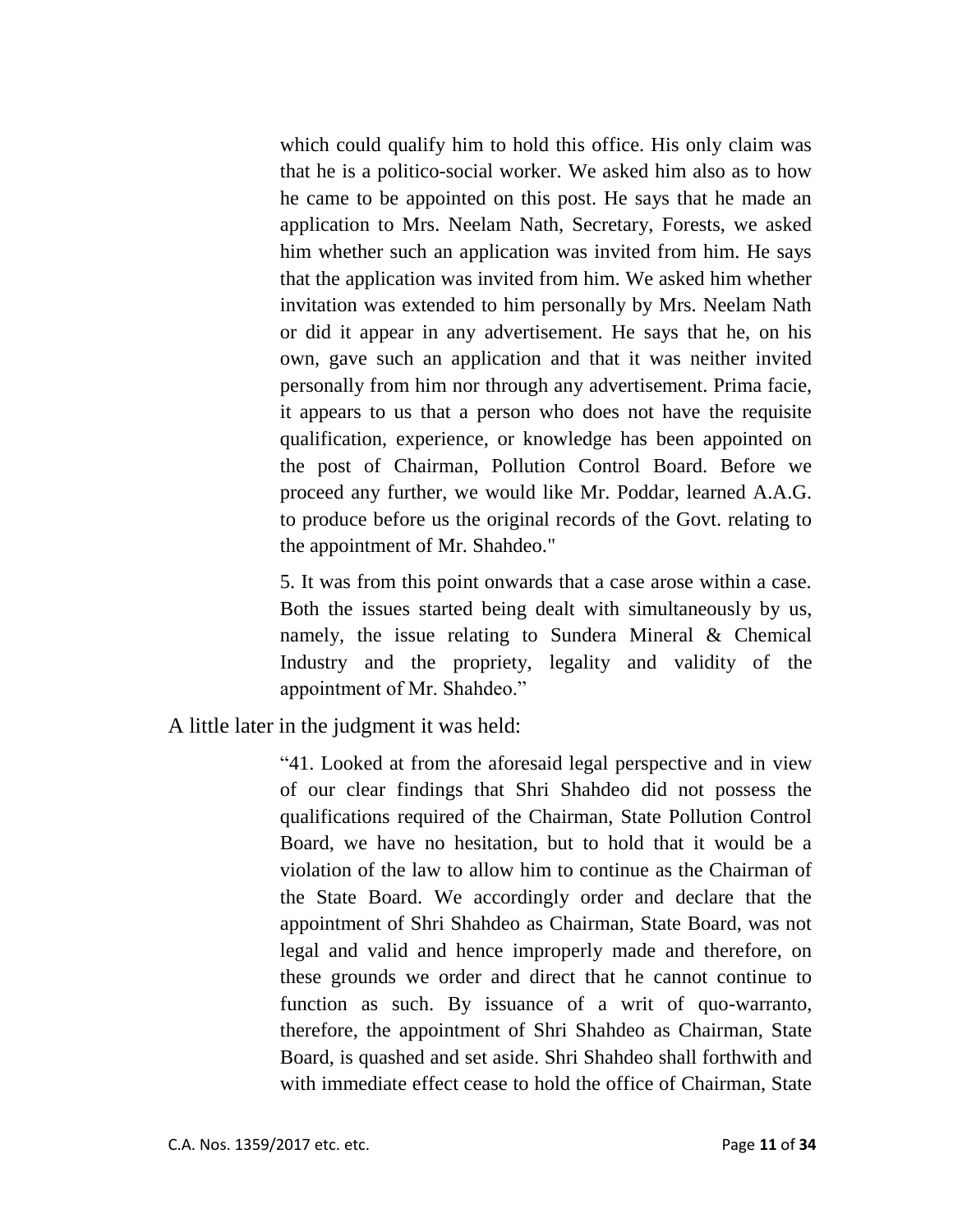Board. The post of Chairman, State Board is hereby declared to be vacant, and with immediate effect."

9. Notwithstanding the above decision, communications and orders, the State Governments continued to display disinterest in the matter of professional appointments to the SPCBs. This led to another communication from the MoEF on  $16<sup>th</sup>$  August, 2005 (which still did not have the desired effect) and this communication reads as follows:

> "Supreme Court Matter Most Immediate By Speed Post No. 23-8/2004-HSMD (Vol.II) Government of India Ministry of Environment & Forests (Supreme Court Monitoring Committee)

> > Room No, 927, Paryavaran Bhawan C.G.O. Complex, Lodhi Road New Delhi-110003 108

> > > Dated  $16^{th}$  August, 2005

To,

The Chief Secretaries of all States/UTs (As per the list enclosed)

Sub: Constitution of the State Pollution Control Board/Pollution Control Committees (SPCBs PCCs) - regarding

Dear Sir,

The Supreme Court by its order dated 14-10-2003 in the Writ Petition (Civil) No. 657/1995 set up a Monitoring Committee to ensure time-bound implementation of various directions given in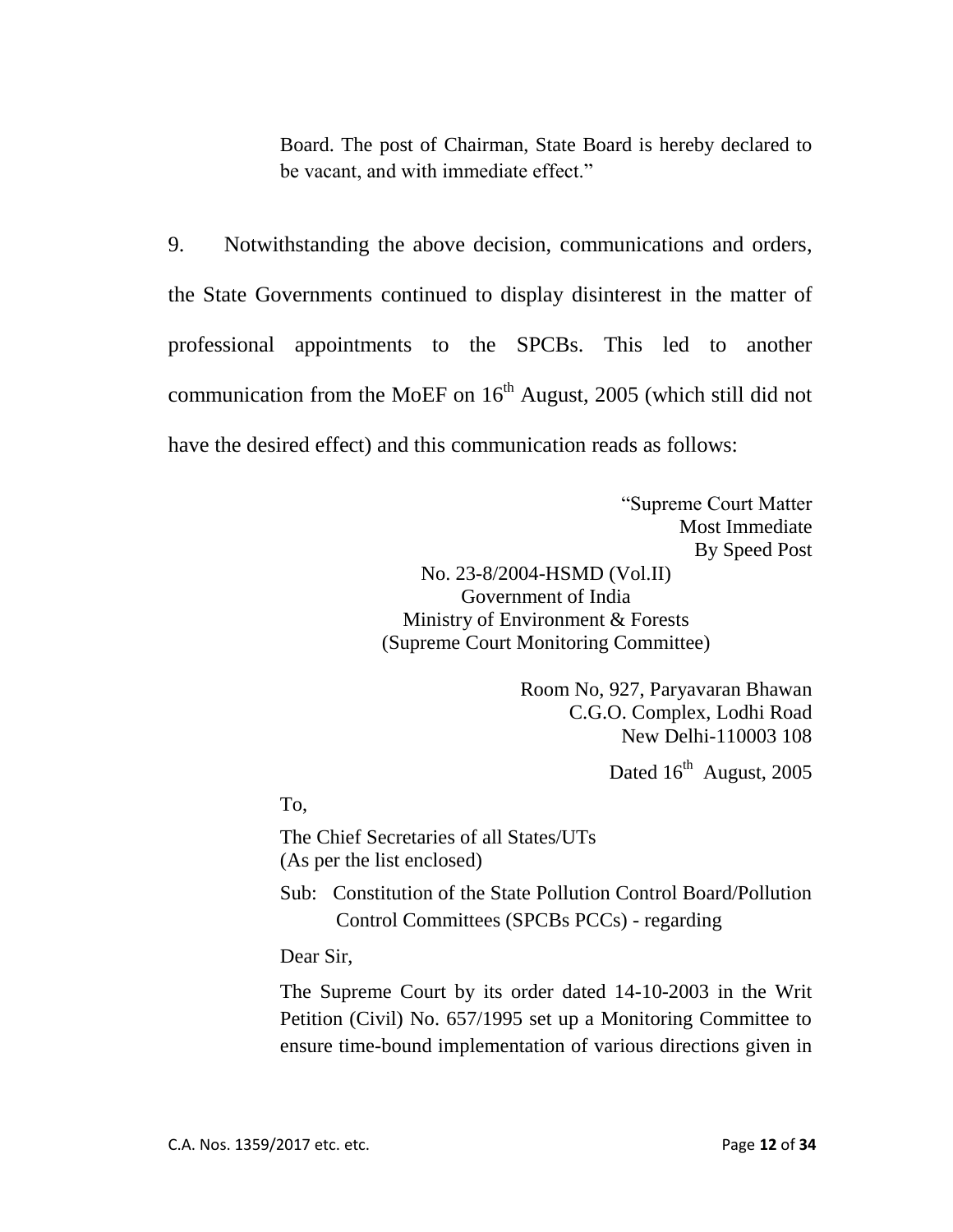the said order.<sup>5</sup> The committee has been visiting several States to monitor the status of implementation of these directions.

During its interaction with various pollution control officials, the Supreme Court Monitoring Committee (SCMC) has noticed that the State Pollution Control Board (SPCBs), Pollution Control Committee (PCCs) of UTs were not constituted in accordance with the provisions given in the Water Act, 1994 and the Air Act, 1981.

### **Chairperson of the Board** :-

3. The statutory provisions require that Chairpersons appointed shall be persons having "special knowledge or practical experience in respect of matters relating to environmental protection or a person having knowledge and experience in administering institutions dealing with the matter aforesaid"

4. The SCMC has found that in the several cases, the Chief Secretaries, Environment Secretaries, politicians, MLAs, literary persons and non-technical persons have been appointed as Chairperson of SPCBs/PCCs.

5. The MGK Menon Committee had recommended in its report that "The Chairman of the Pollution Control Boards & Committees should be individuals with a sense of vision and a feeling for the future. They must have an understanding of the complexity of modern science and technology since they will be dealing with highly technical issue. They must have an understanding of law. The chairperson would have to be fully involved in the task of environment construction and planning appointment of the Chairperson of the Board should be on full time basis.

### **Member Secretary of the Board**:-

6. Similarly, in respect of the post of Member Secretary the statutory provisions (Water Act) require that he be full-time, possessing qualifications, knowledge and experience of scientific, engineering or management aspects of pollution control.

C.A. Nos. 1359/2017 etc. etc. Page **13** of **34** <sup>5</sup> Research Foundation for Science v. Union of India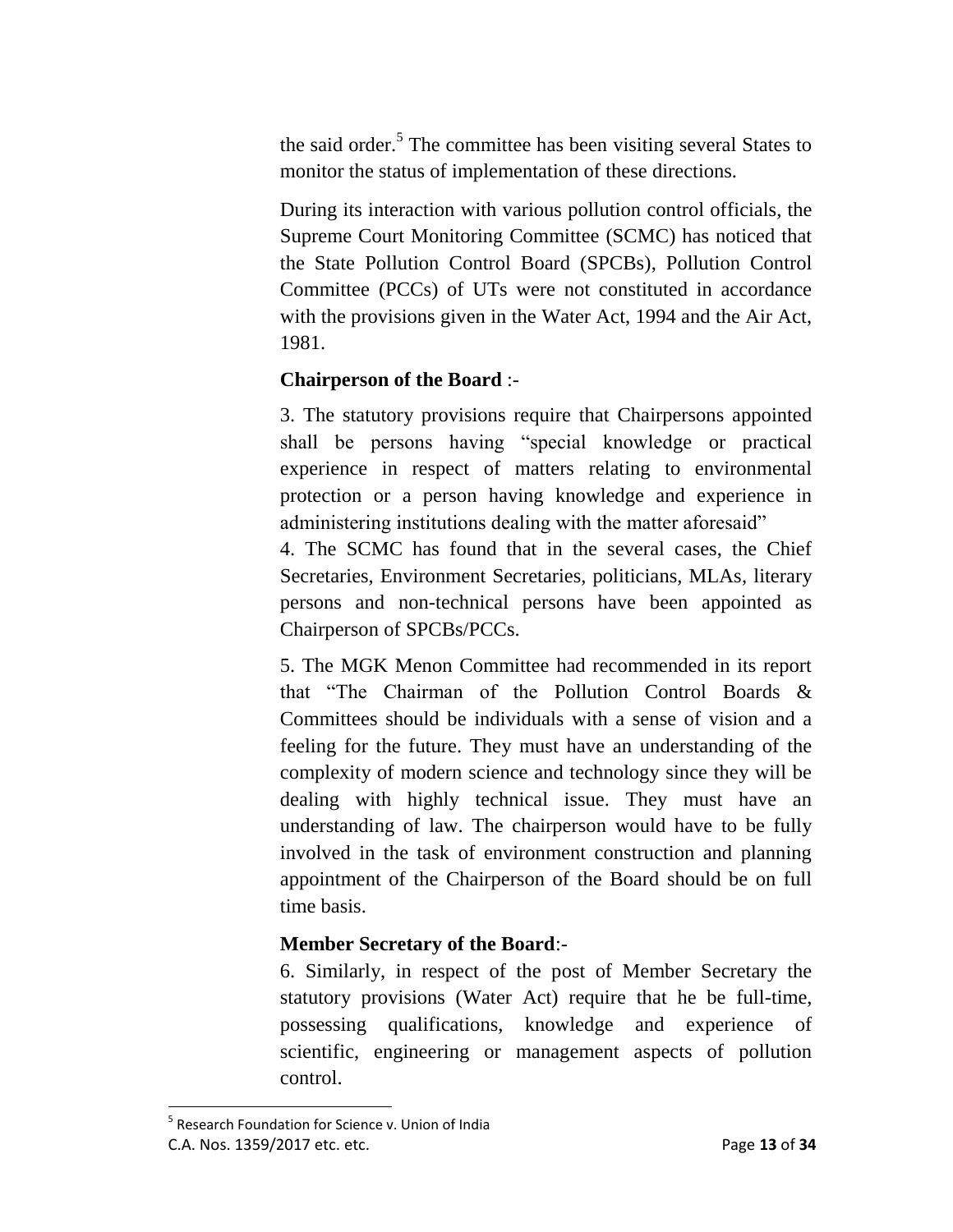7. In relation to appointment of Member Secretaries, the Menon Committee has recommended that: "The incumbent should possess a post-graduate degree in science, engineering or technology, and have adequate experience of working in the area of environment protection".

8. The SCMC has found that in several States, persons from IFS or from the PWD especially from the PHE departments, are either being appointed or deputed to the post of Member Secretary without the necessary statutory qualifications.

#### **Members**:-

9. No effort is being made to appoint persons with adequate scientific, technical or legal background from the environmental field as members of the Board. Board members are increasingly being appointed for political purposes. This is leading to ineffective and inefficient functioning of SPCBs/PCCs.

10. Though the Boards are to function as statutory bodies under the Air Act, 1981, no specialists in air pollution (as required by the Air Act, 1981) are being appointed as members. This is a serious lacuna in constitution of the Boards.

11. During its visits to various States to monitor implementation of the order dated 14.10.2003, the SCMC has observed that the order of the Supreme Court being efficiently carried out in States that have competent Chairperson or Member Secretaries. In other States, due to lack of proper attention at the highest level, implementation is found to be tardy and without much progress.

12. The SCMC discussed these issues at its meeting held on 28- 03-2005 came to the firm conclusion that only technically qualified professionals should be appointed to the critical positions of Chairperson, Member Secretary and Members of the Pollution Control Boards so that their functioning can be strengthened as required in terms of paragraph - 41.1 of the Supreme Court's order dated 14.10.2003.

13. The committee is also of the view that recommendations of the MGK Menon Committee be fully respected and the Chairperson should be appointed on full-time basis. Without the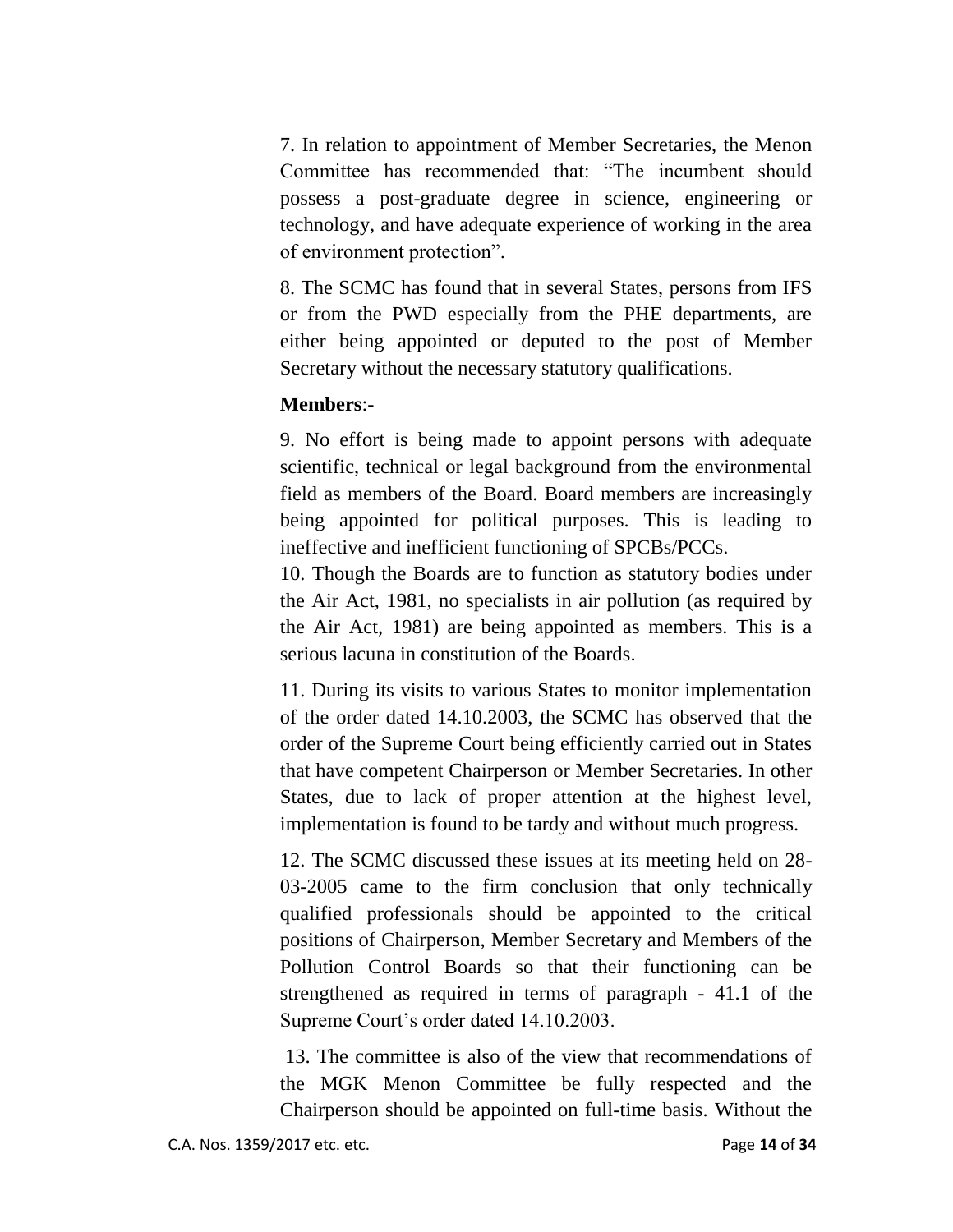officers it is not possible for any Board to function effectively in view of the numerous laws and statutes that demand efficient and effective actions from State Pollution Control Boards.

14. We draw your kind attention to several reports on strengthening of State Pollution Control Boards. These include:

1) The Bhattacharia Committee, 1984

2) The Belliappa Committee, 1990

3) The ASCI Study, 1994

4) Study of the Sub Group, 1994

15. All these studies were considered during the Evaluation Study on "Function of the Pollution Control Board" prepared by the Programme Evaluation Organization of the Planning Commission.

16. The Planning Commission report concluded: "Considering the interesting technicalities involved in the functions to be performed by these Boards, it is essential that technical persons possessing scientific knowledge about matters relating to pollution and pollution control hold the upper hand".

17. The conference of Ministers of Environment that took place in Coimbatore also reiterated at the highest political level, the decision that the SPCBs should be headed and staffed by technically competent professionals (and not by journalists or politicians or administrative officers).

18. The composition of the Boards is therefore under the scrutiny of the SCMC and no further appointment of Chairpersons or Member Secretaries should be carried out which do not meet the norms given in the statute and elucidated by the Menon Committee.

19. In view of the above, you are requested to inform this monitoring Committee regarding the qualifications of the Chairperson, Member Secretary and Members of the Pollution Control Board, Pollution Control Committee in your State/ Union Territory. Based on the information, the committee will examine whether the persons nominated to these positions meet the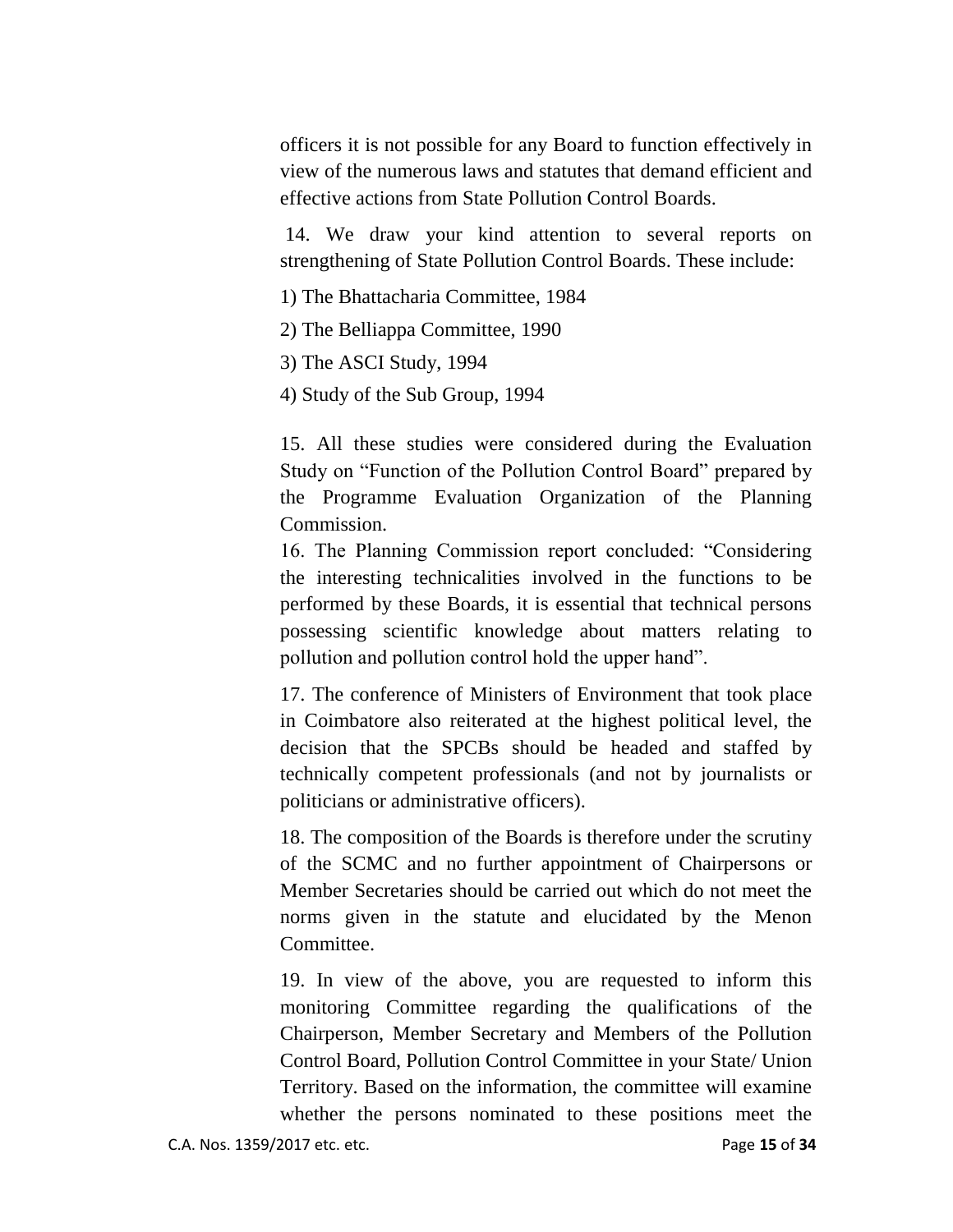statutory norms and the requirements as indicated in the MGK Menon Committee Report and the Order of the Supreme Court dated 14.10.2003 and further necessary action will be taken in the matter.

20. This matter may kindly be given the highest consideration and a reply in this regard may be provided to the undersigned within 4 weeks so that the same will be considered in the next SCMC meeting. It will be highly appreciated, if a copy of the information may also be sent through email.

Yours faithfully

Sd/-

(Dr. G. Thyagarajan) Chairman, Supreme Court Monitoring Committee Telefax: 011-24361410 Email: drgarajan @yahoo.co.in"

10. There are a few other communications on the same subject but it is not necessary to detail their contents. All that need be said is that the Central Government, time and again, requested the State Governments to appoint persons who could add value and stature to the SPCBs by their very presence and then utilize their expertise in preserving and protecting the environment, including air and water.

C.A. Nos. 1359/2017 etc. etc. Page **16** of **34** 11. As far as the State of Uttarakhand is concerned, it has come on record that no rules (let alone recruitment rules) have been framed by the State under the Water Act and the Air Act even though the State was formed several years ago. Rules framed by the State of Uttar Pradesh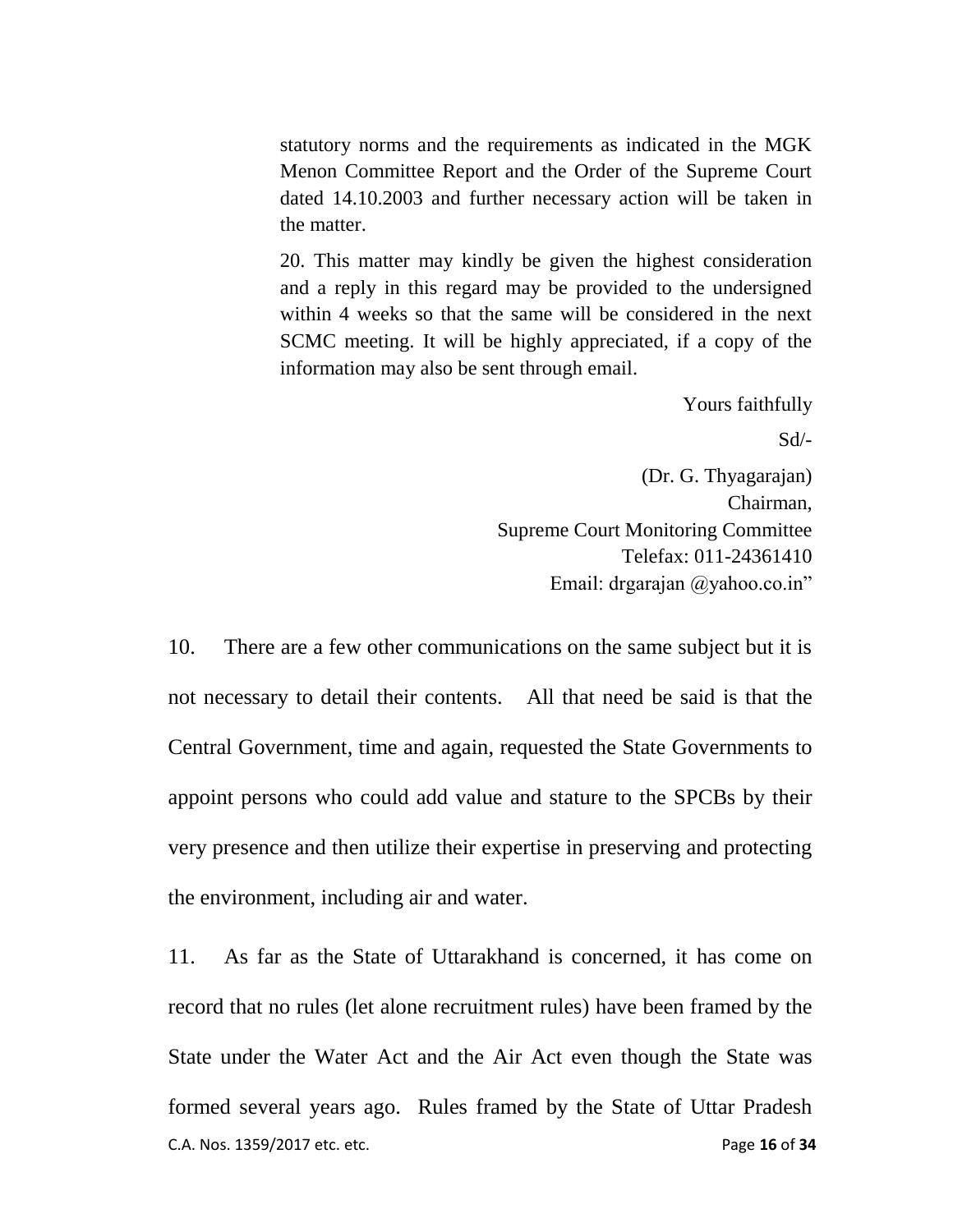notified in 1984 have been adopted by Uttarakhand but there has apparently been no fresh application of mind to these Rules or even consideration of the possibly somewhat different conditions in Uttarakhand. There seems to be a mechanical and bodily lifting of the Uttar Pradesh Rules. Apart from the above, it has also come on record that meetings of the SPCB are required to be held once in three months but as far as the State of Uttarakhand is concerned, only 15 meetings were held during the period from 2001 (when the Board was constituted) over the next 12 years. There is therefore nonchalance shown by Uttarakhand to the rule making power and the provisions of Section 8 of the Water Act and Section 10 of the Air Act<sup>6</sup> relating to holding meetings of the SPCB.

12. To make matter worse, despite this Court passing an order on  $8<sup>th</sup>$ January, 2008 (in IA No.4/2007 in SLP (Civil) No.6023/2006) directing

<sup>6</sup> Section 8 of the Water Act: 8. **Meetings of Board**.—A Board shall meet at least once in every three months and shall observe such rules of procedure in regard to the transaction of business at its meetings as may be prescribed:

Provided that if, in the opinion of the chairman, any business of an urgent nature is to be transacted, he may convene a meeting of the Board at such time as he thinks fit for the aforesaid purpose.

Section 10 of the Air Act: 10. **Meetings of Board**.—(1) For the purposes of this Act, a Board shall meet at least once in every three months and shall observe such rules of procedure in regard to the transaction of business at its meetings as may be prescribed:

Provided that if, in the opinion of the Chairman, any business of an urgent nature is to be transacted, he may convene a meeting of the Board at such time as he thinks fit for the aforesaid purpose.

<sup>(2)</sup> Copies of the minutes of the meetings under sub-section (1) shall be forwarded to the Central Board and to the State Government concerned.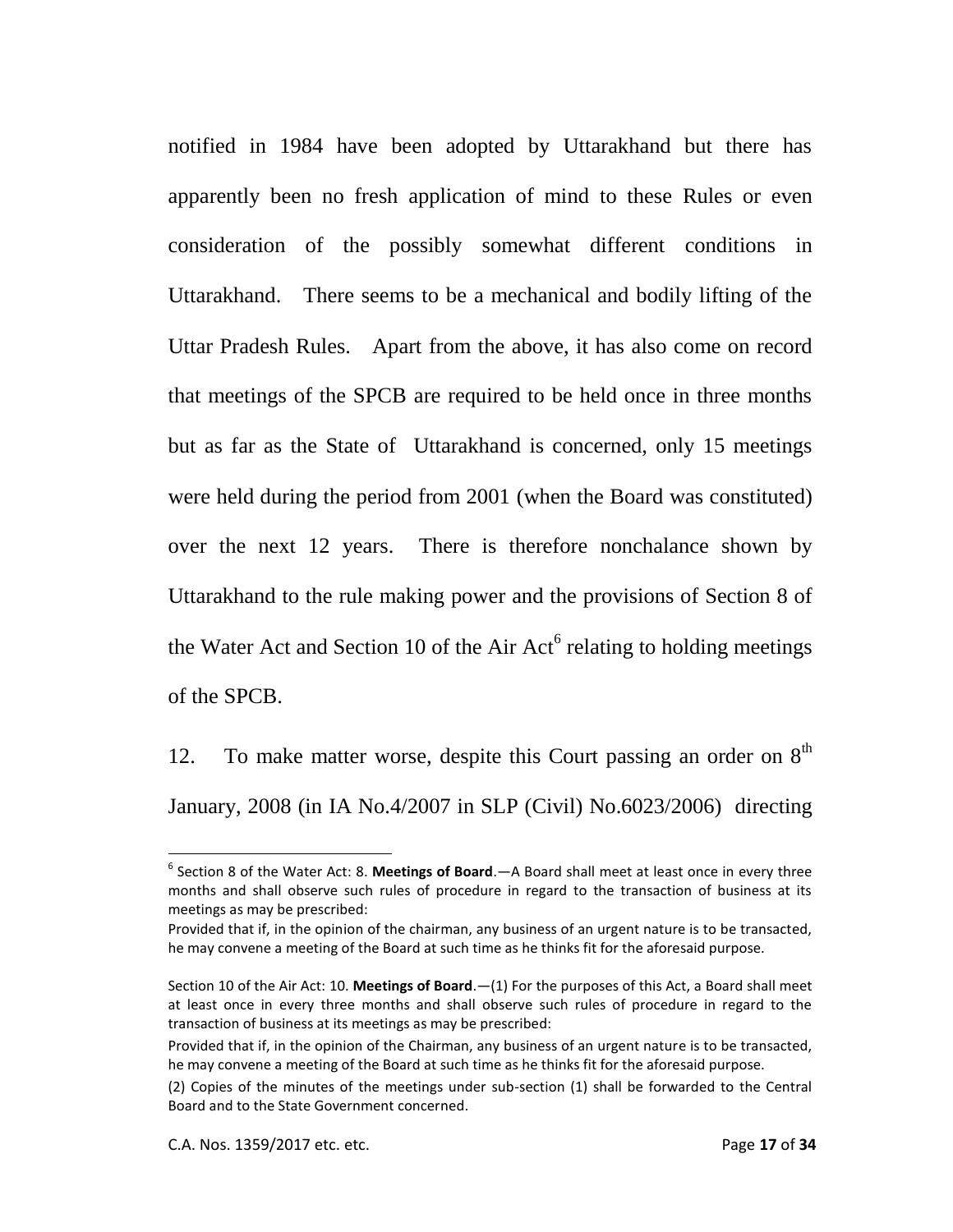the State of Uttarakhand and the SPCB to consider the desirability of making rules laying down essential qualifications and experience and other relevant factors for appointment of members in the  $SPCB<sup>7</sup>$ , we are told that unfortunately, such rules have not been made and the impugned order under appeal indicates that the matter has remained under consideration of the State Government since 2006.

13. Keeping all these facts and the recalcitrance of the State Governments in mind, the NGT examined the expertise and qualifications of members of the SPCB of almost all States and *prima facie* found that about ten States and one Union Territory had members in the SPCB who lacked the qualifications suggested by the Central Government.

14. At this stage, it must be mentioned that apart from the Central Government, there are several authorities that have applied their mind to the issue of appointment of members of the SPCBs. These include Expert Committees such as the Bhattacharya Committee of 1984, the

 $\overline{\phantom{a}}$ 

 $^7$  "I.A. No. 4/2007 be treated as an original petition to be listed along with SLP (C) No. 6023/2006. Learned counsel for the State of Uttaranchal and Uttarakhand Environment Protection and Pollution Control Board shall find out the desirability of having Rules governing the essential qualifications and experience and such relevant factors for the appointment of various officials in the Board. They shall also indicate their stand as regards certain NOCs stated to have been issued to pharmaceutical manufacturers.

Call after eight weeks."

IA No.4/2007 was converted to W.P. (Civil) No.85/2008 which was listed along with SLP (Civil) No.6023/2006

C.A. Nos. 1359/2017 etc. etc. Page **18** of **34**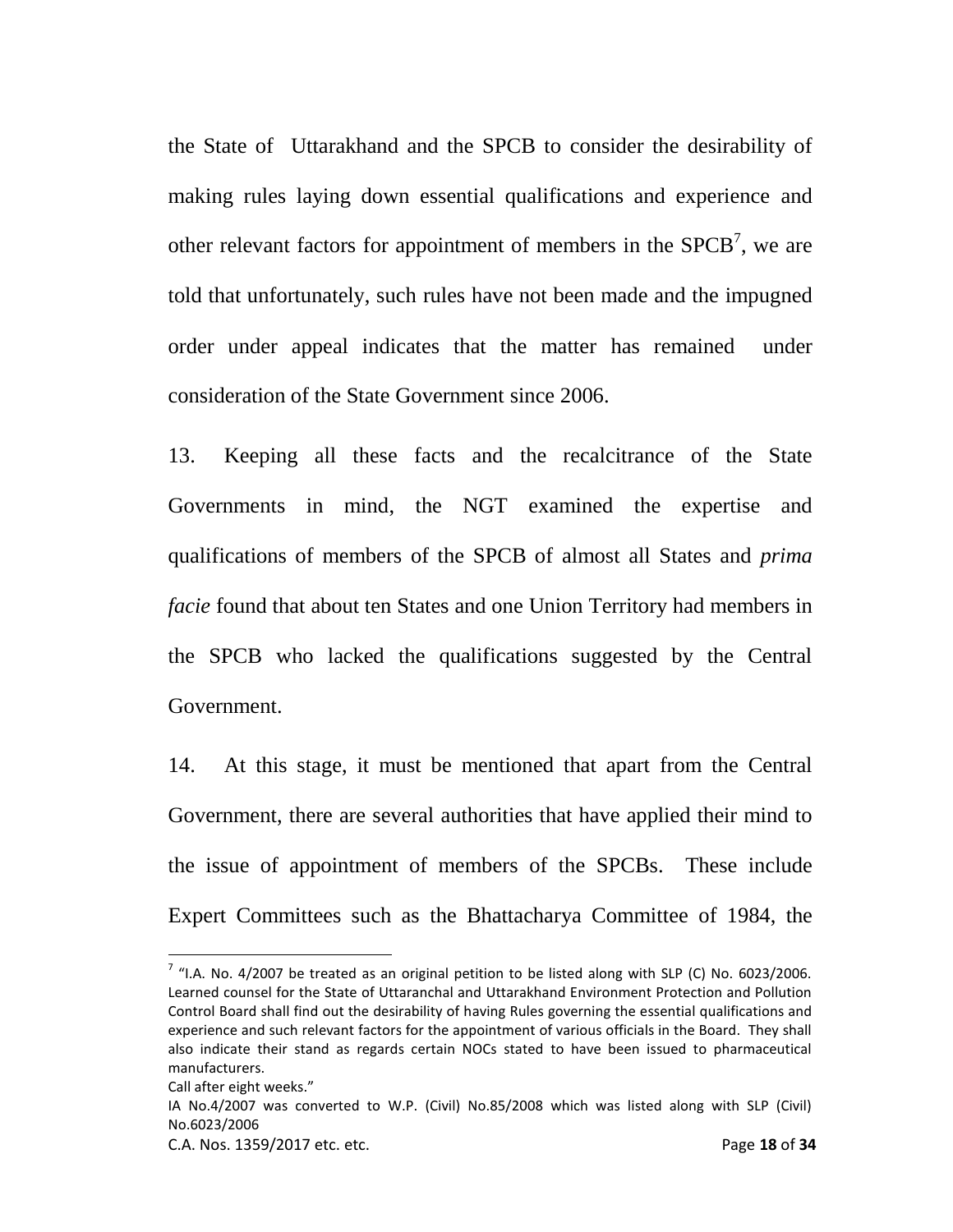Belliappa Committee of 1990, the Administrative Staff College of India Study of 1994 and a Committee chaired by Prof. M.G.K. Menon. Notwithstanding this, the response of the State Governments in appointing professionals and experts to the SPCBs has been remarkably casual. It is this *chalta hai* attitude that led the NGT to direct the State Governments to consider examining the appointment of the Chairperson and members in the SPCBs and determining whether their appointment deserves continuation or cancellation. Thereafter the NGT gave several guidelines that ought to be followed in making appointments to the SPCBs.

15. The objection of the appellants is to: (i) the exercise of jurisdiction by the NGT in directing the State Governments to reconsider the appointment of the Chairperson and members of the SPCBs; and (ii) laying down guidelines for appointment of the Chairperson and members of the SPCBs.

16. As regard the first grievance, it is contended that the appointment or removal of members of the SPCBs does not lie within the statutory jurisdiction of the NGT. Our attention has been drawn to some provisions of the National Green Tribunal Act, 2010 (for short 'the Act'). The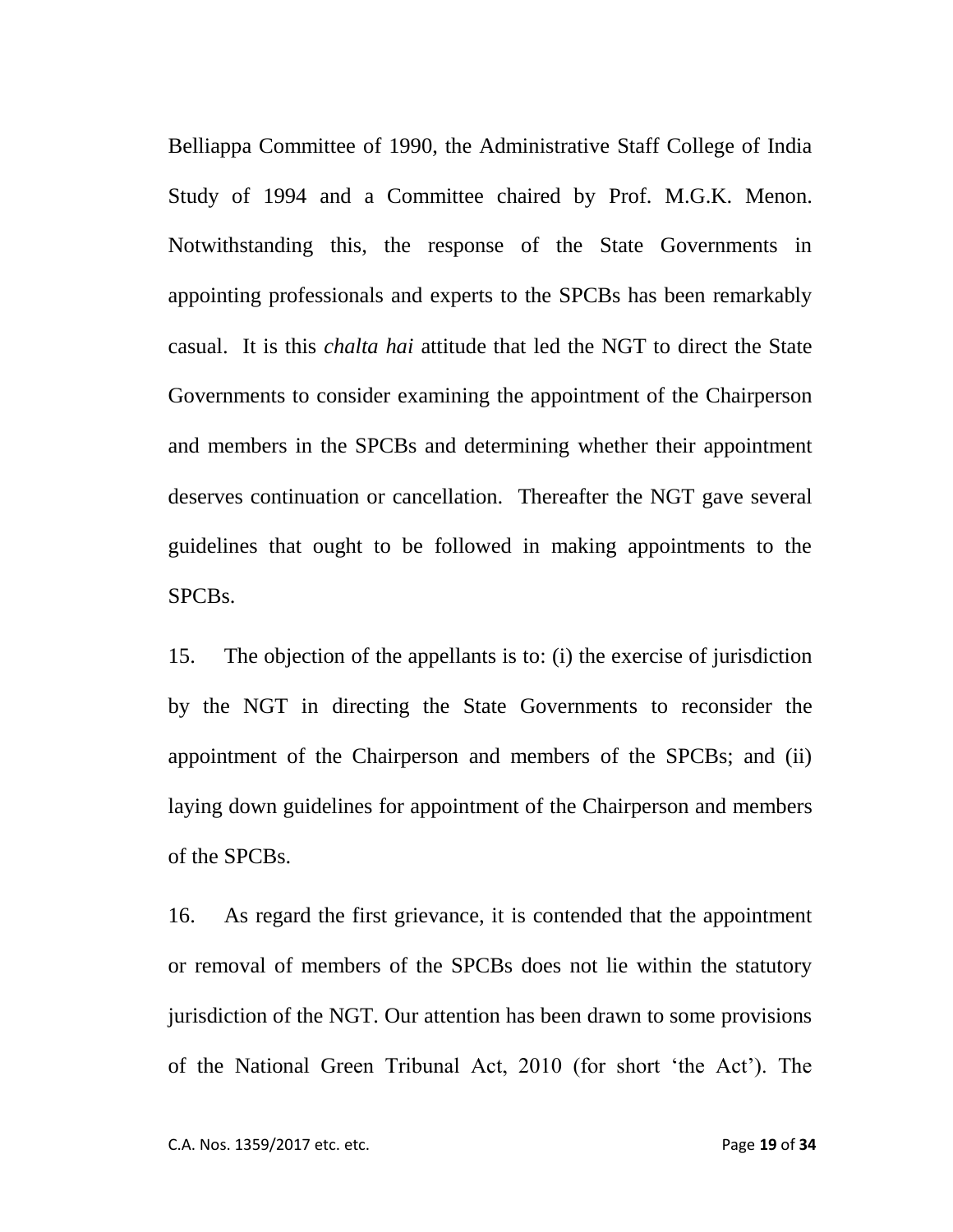jurisdiction of the NGT is circumscribed by Section 14 of the Act which

reads as follows:

**"14. Tribunal to settle disputes**.—(1) The Tribunal shall have the jurisdiction over all civil cases where a substantial question relating to environment (including enforcement of any legal right relating to environment), is involved and such question arises out of the implementation of the enactments specified in Schedule I.

(2) The Tribunal shall hear the disputes arising from the questions referred to in sub-section (1) and settle such disputes and pass order thereon.

(3) No application for adjudication of dispute under this section shall be entertained by the Tribunal unless it is made within a period of six months from the date on which the cause of action for such dispute first arose:

Provided that the Tribunal may, if it is satisfied that the applicant was prevented by sufficient cause from filing the application within the said period, allow it to be filed within a further period not exceeding sixty days."

This provision cannot be read in isolation but must be read in conjunction

with Section 15 of the Act which relates to relief, compensation and

restitution as being broadly the directions that can be issued by the NGT.

Section 15 of the Act reads as follows:

### "**15. Relief, compensation and restitution.—**

(1) The Tribunal may, by an order, provide,—

(a) relief and compensation to the victims of pollution and other environmental damage arising under the enactments specified in the Schedule I (including accident occurring while handling any hazardous substance);

(b) for restitution of property damaged;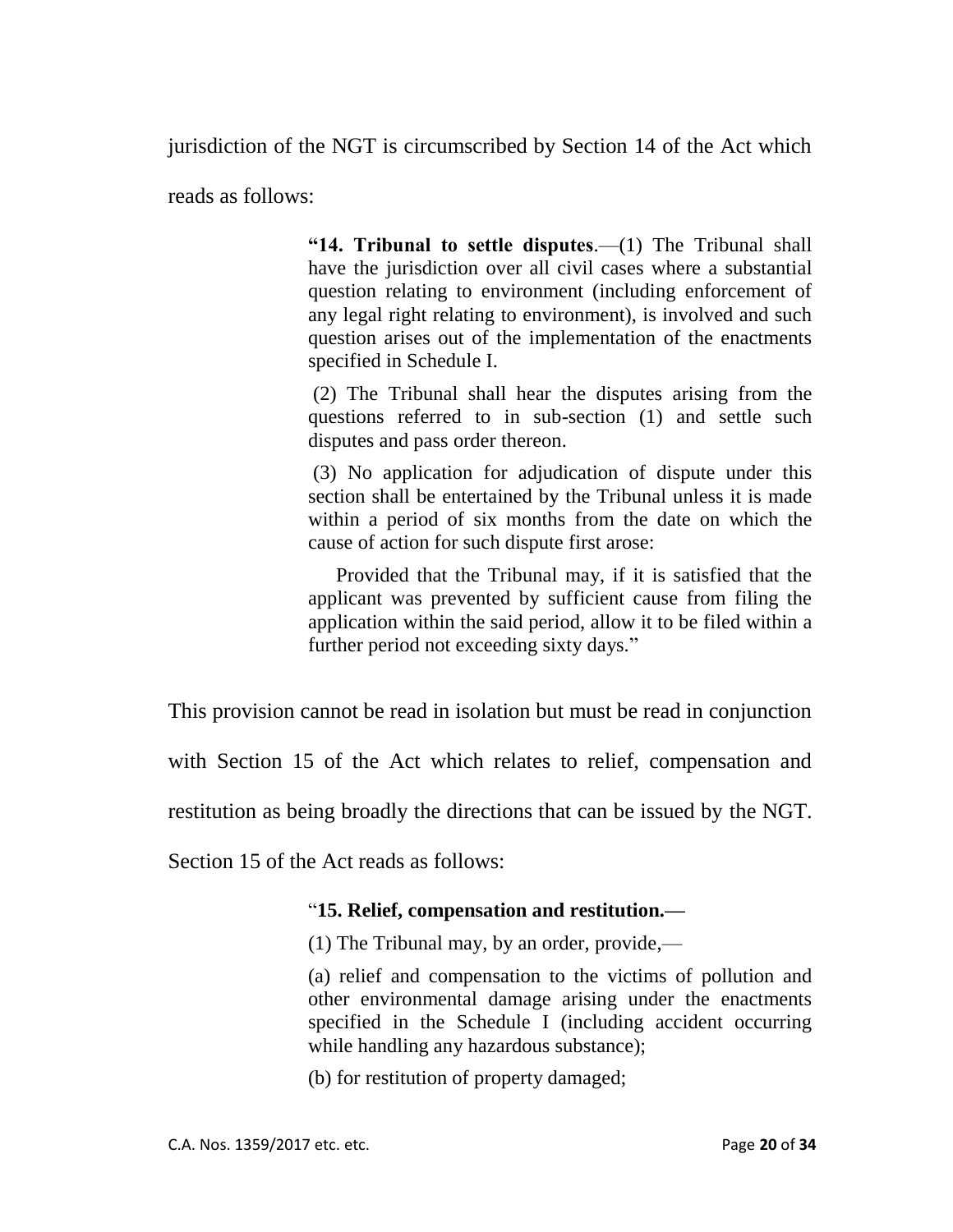(c) for restitution of the environment for such area or areas, as the Tribunal may think fit.

(2) The relief and compensation and restitution of property and environment referred to in clauses (a), (b) and (c) of subsection (1) shall be in addition to the relief paid or payable under the Public Liability Insurance Act, 1991 (6 of 1991).

(3) No application for grant of any compensation or relief or restitution of property or environment under this section shall be entertained by the Tribunal unless it is made within a period of five years from the date on which the cause for such compensation or relief first arose:

Provided that the Tribunal may, if it is satisfied that the applicant was prevented by sufficient cause from filing the application within the said period, allow it to be filed within a further period not exceeding sixty days.

(4) The Tribunal may, having regard to the damage to public health, property and environment, divide the compensation or relief payable under separate heads specified in Schedule II so as to provide compensation or relief to the claimants and for restitution of the damaged property or environment, as it may think fit.

(5) Every claimant of the compensation or relief under this Act shall intimate to the Tribunal about the application filed to, or, as the case may be, compensation or relief received from, any other court or authority."

Finally, it is important to refer to Section 2(m) of the Act which reads:

"(*m*) "substantial question relating to environment" shall include an instance where,—

(*i*) there is a direct violation of a specific statutory environmental obligation by a person by which,—

> (A) the community at large other than an individual or group of individuals is affected or likely to be affected by the environmental consequences; or

> (B) the gravity of damage to the environment or property is substantial; or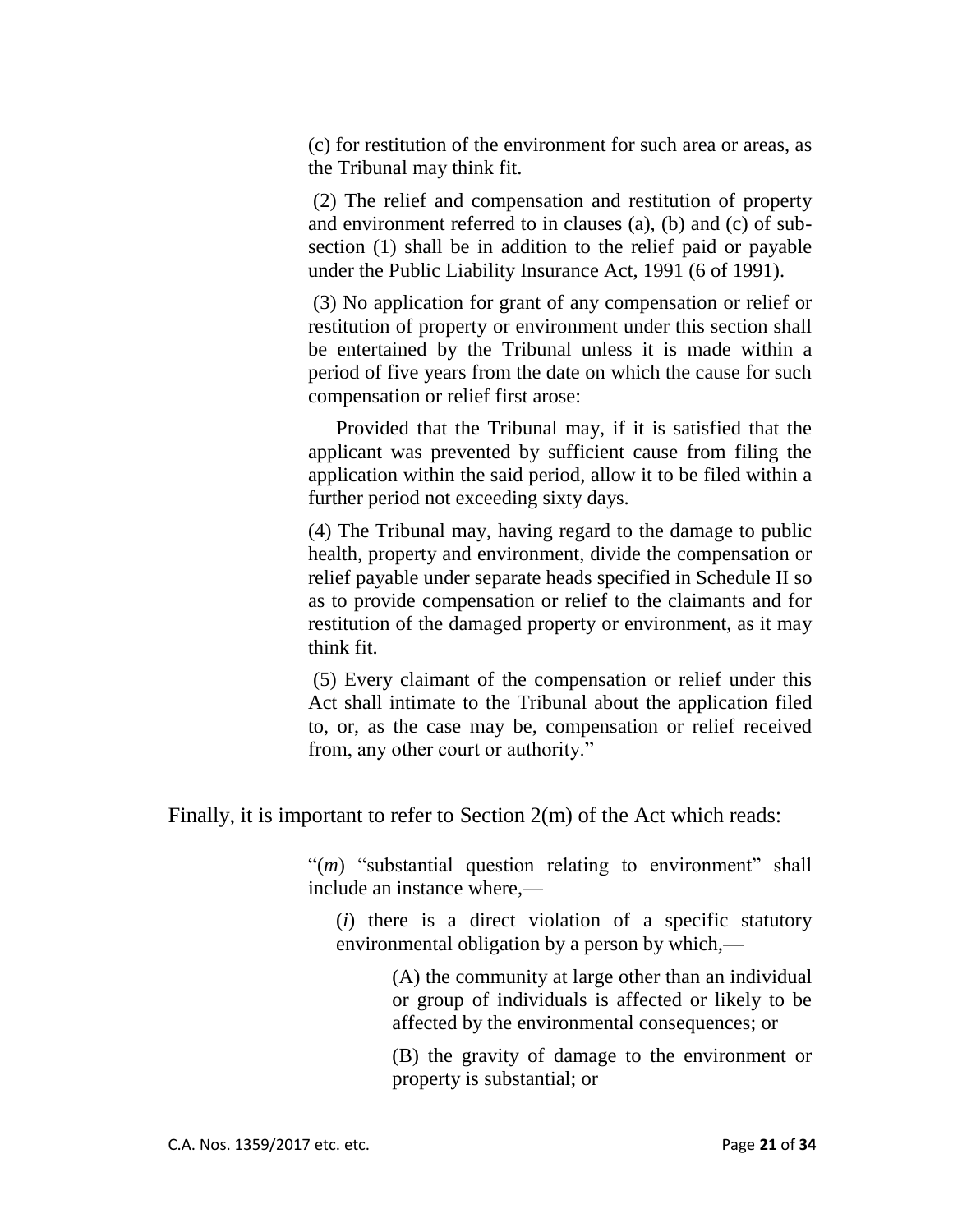(C) the damage to public health is broadly measurable;

(*ii*) the environmental consequences relate to a specific activity or a point source of pollution;"

17. On a combined reading of all these provisions, it is clear to us that there must be a substantial question relating to the environment and that question must arise in a dispute – it should not be an academic question. There must also be a claimant raising that dispute which dispute is capable of settlement by the NGT by the grant of some relief which could be in the nature of compensation or restitution of property damaged or restitution of the environment and any other incidental or ancillary relief connected therewith.

18. The appointment of the Chairperson and members of the SPCBs cannot be classified in any circumstance as a substantial question relating to the environment. At best it could be a substantial question relating to their appointment. Moreover, their appointment is not a dispute as one would normally understand it. In *Prabhakar v. Joint Director,*  Sericulture Department<sup>8</sup> the following 'definition' of dispute was noted in paragraphs 34 and 35 of the Report:

C.A. Nos. 1359/2017 etc. etc. Page **22** of **34**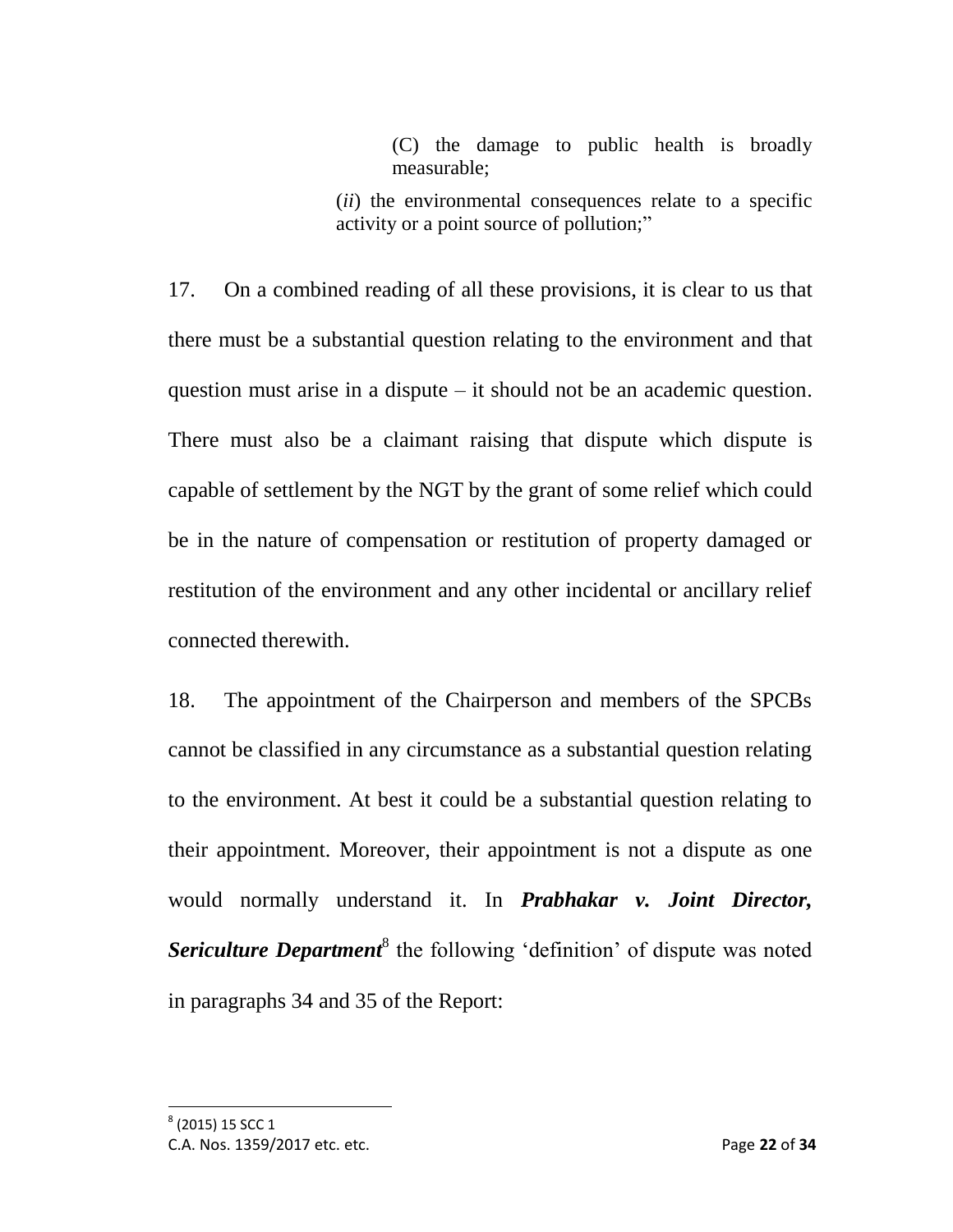"34. To understand the meaning of the word "dispute", it would be appropriate to start with the grammatical or dictionary meaning of the term:

"'*Dispute*'.—to argue about, to contend for, to oppose by argument, to call in question — to argue or debate (with, about or over) — a contest with words; an argument; a debate; a quarrel;"

35. *Black's Law Dictionary*, 5th Edn., p. 424 defines "dispute" as under:

"*Dispute*.—A conflict or controversy; a conflict of claims or rights; an assertion of a right, claim, or demand on one side, met by contrary claims or allegations on the other. The subject of litigation; the matter for which a suit is brought and upon which issue is joined, and in relation to which jurors are called and witnesses examined."

19. As far as we are concerned, in the context of the Act, a dispute would be the assertion of a right or an interest or a claim met by contrary claims on the other side. In other words, the dispute must be one of substance and not of form and it appears to us that the appointments that we are concerned with are not 'disputes' as such or even disputes for the purposes of the Act – they could be disputes for a constitutional court to resolve through a writ of *quo warranto*, but certainly not for the NGT to venture into. The failure of the State Government to appoint professional and experienced persons to key positions in the SPCBs or the failure to appoint any person at all might incidentally result in an ineffective implementation of the Water Act and the Air Act, but this cannot be classified as a primary dispute over which the NGT would have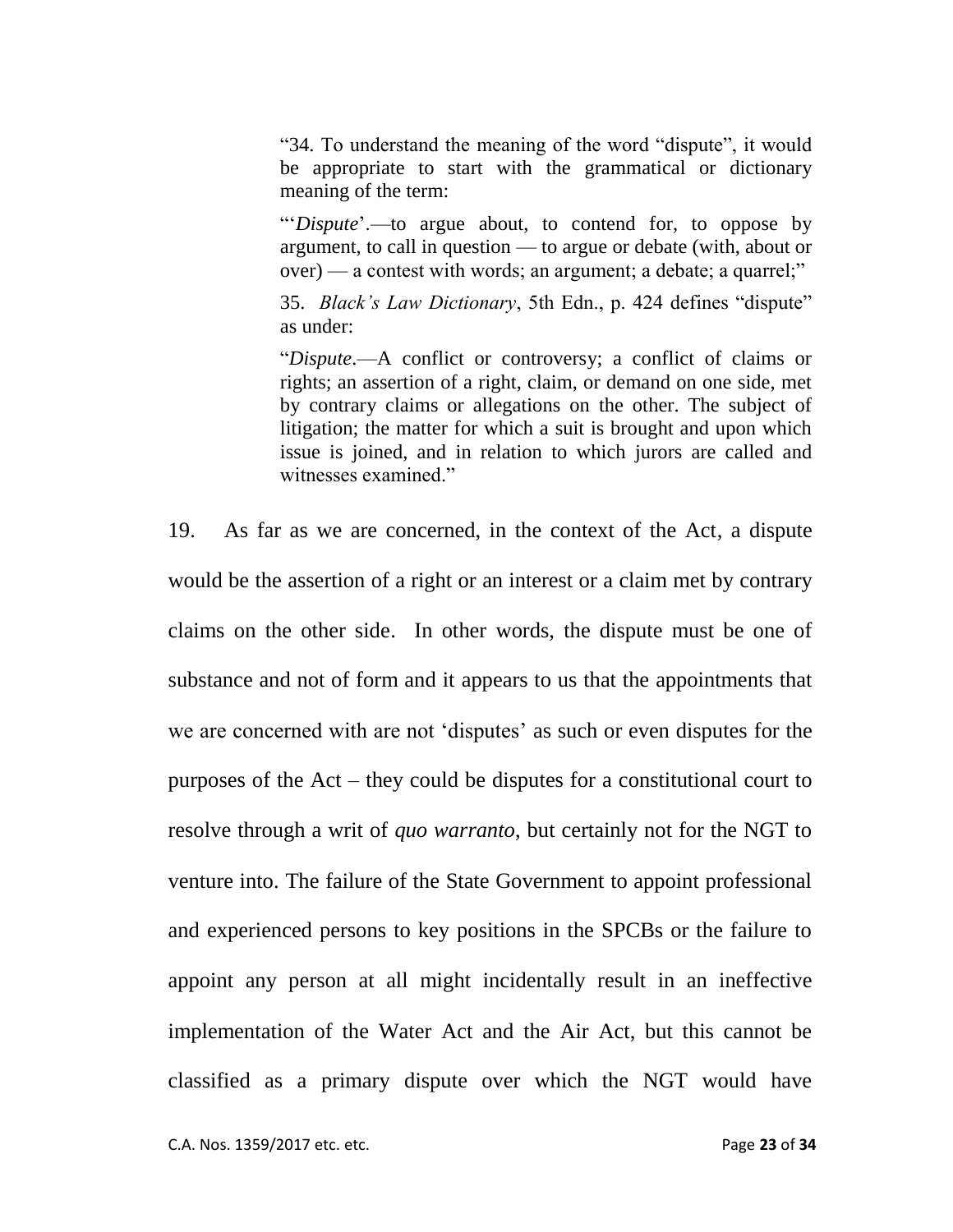jurisdiction. Such a failure might be of a statutory obligation over which, in the present context and not universally, only a constitutional court would have jurisdiction and not a statutory body like the NGT. While we appreciate the anxiety of the NGT to preserve and protect the environment as a part of its statutory functions, we cannot extend these concepts to the extent of enabling the NGT to consider who should be appointed as a Chairperson or a member of any SPCB or who should not be so appointed.

20. Additionally, no relief as postulated by Section 15 of the Act could be granted to a claimant, assuming that a substantial question relating to the environment does arise and that a dispute does exist.

C.A. Nos. 1359/2017 etc. etc. Page **24** of **34** 21. It appears to us that the NGT realized its limitations in this regard and therefore issued a direction to the State Governments to reconsider the appointments already been made, but the seminal issue is really whether the NGT could at all have entertained a claim of the nature that was raised. For reasons given above, the answer must be in the negative and it would have been more appropriate for the NGT to have required the claimant to approach a constitutional court for the relief prayed for in the original application. To this extent therefore, the direction given by the NGT must be set aside as being without jurisdiction. However, we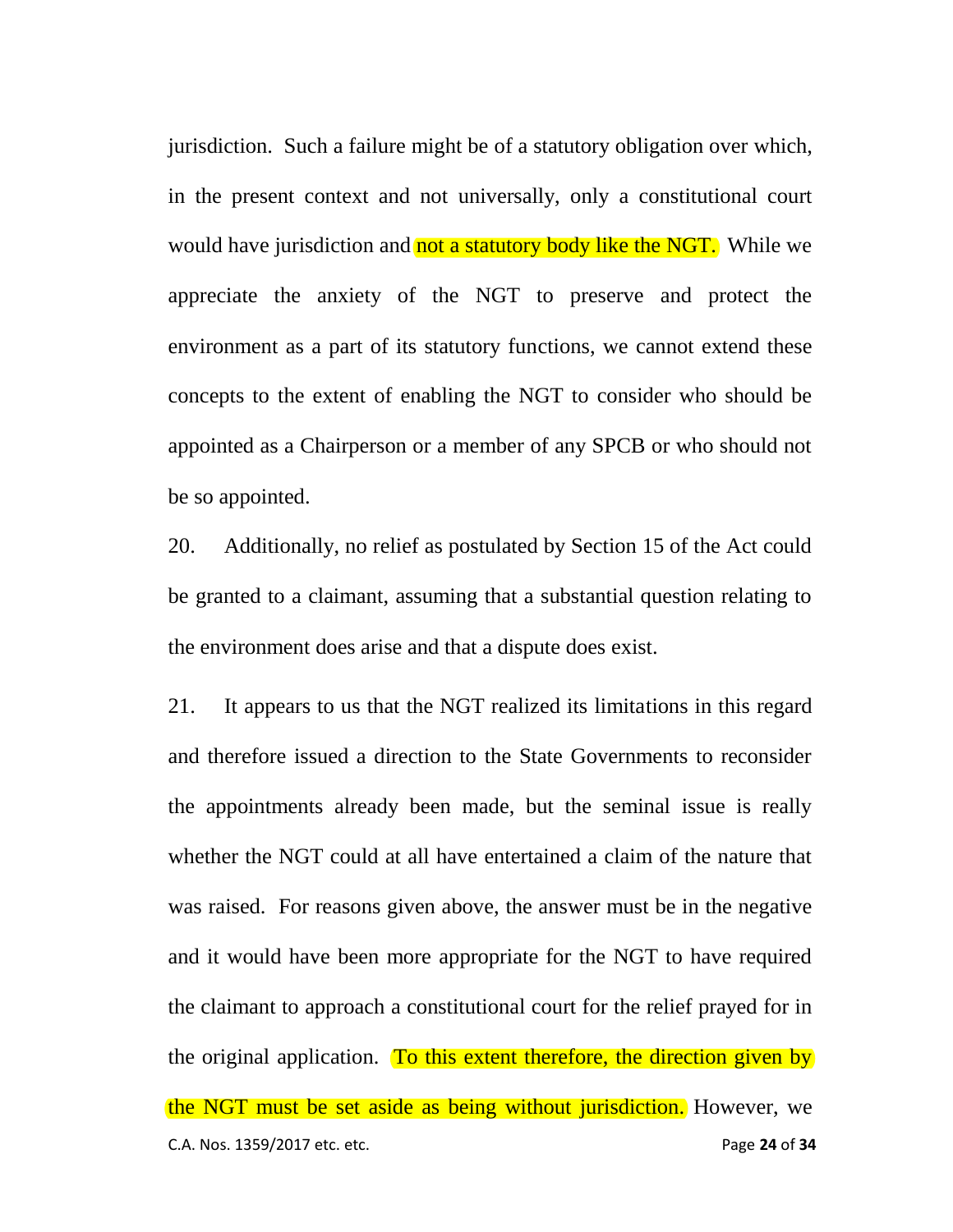have been told that some States have implemented the order of the NGT and removed some members while others have approached this Court and obtained an interim stay order. Those officials who were removed pursuant to the order of the NGT (including the appellant Techi Tagi Tara) have an independent cause of action and we leave it open to them to challenge their removal in appropriate and independent proceedings. This is an issue between the removed official and the State Government the removal is not a public interest issue and we cannot reverse the situation.

C.A. Nos. 1359/2017 etc. etc. Page **25** of **34** 22. On the second grievance relating to the issue of guidelines by the NGT, the meat of the matter concerns the appointment of officials who are experts in their field and are otherwise professional. This is for each State Government to consider and decide what is the right thing to do under the circumstances – should an unqualified or inexperienced person be appointed or should the SPCB be a representative but expert body? The Water Act and the Air Act as well as the Constitution give ample guidance in this regard. We have already adverted to the provisions of the Constitution including Article 48A, Article 51A(g) and Article 21 of the Constitution. So, the entire scheme of the various provisions of the Constitution adverted to above, including the principles that have been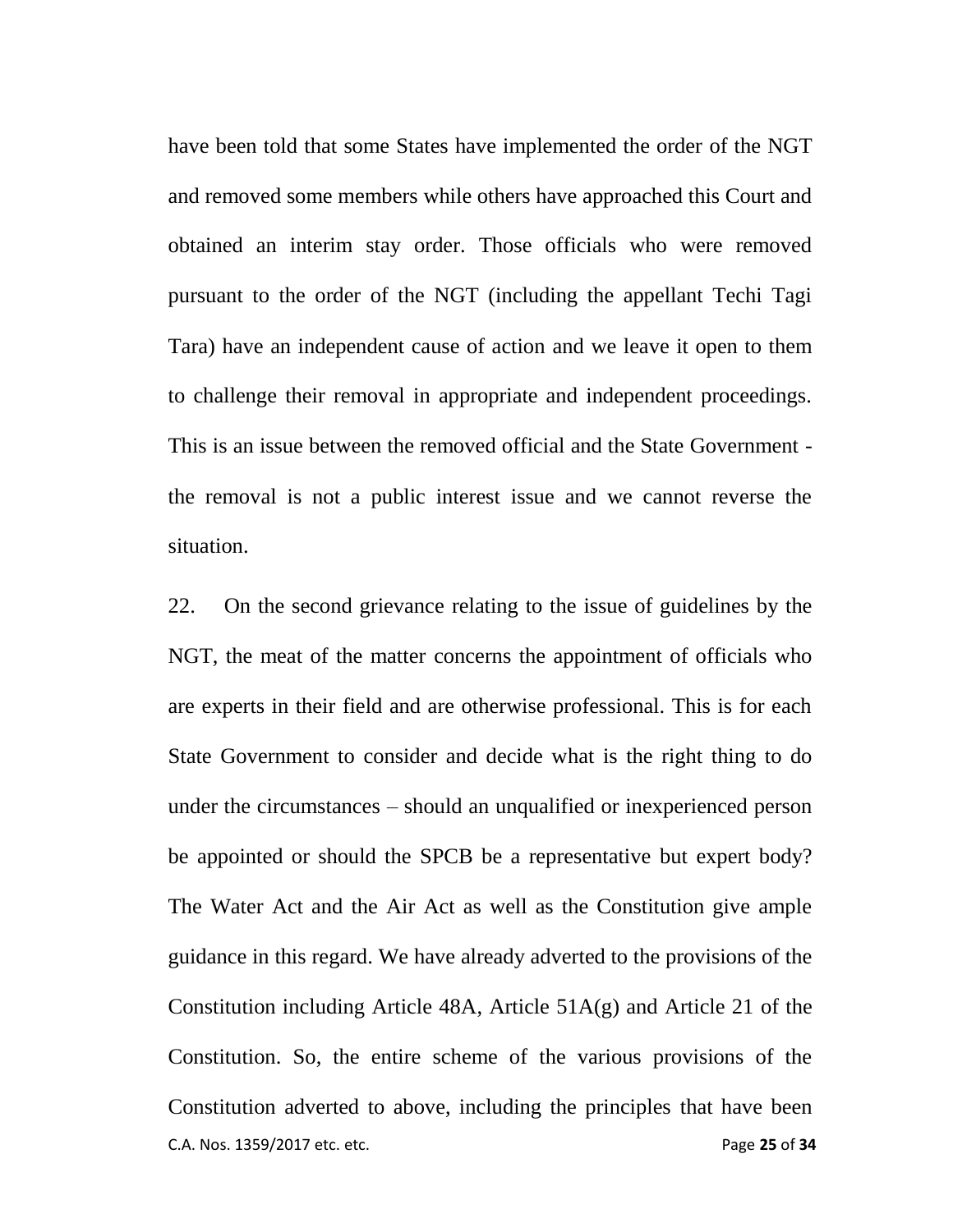accepted and adopted internationally as well as by this Court such as the principles of sustainable development, public trust and intergenerational equity are a clear indication that in matters relating to the protection and preservation of the environment (through the appointment of officials to the SPCBs) the Central Government as well as the State Governments have to walk the extra mile. Unfortunately, many of the State Governments have not even taken the first step in that direction – hence the present problem.

23. While it is beyond the jurisdiction of the NGT and also beyond our jurisdiction to lay down specific rules and guidelines for recruitment of the Chairperson and members of the SPCBs, we are of opinion that there should be considerable deliberation before an appointment is made and only the best should be appointed to the SPCB. It is necessary in this regard for the Executive to consider and frame appropriate rules for the appointment of such persons who would add lustre and value to the SPCB. In this connection we refer to the *State of Punjab v. Salil*  Sabhlok<sup>9</sup> in which it was observed with reference to appointments to the Public Service Commission that besides express restrictions in a statute or the Constitution, there can be implied restrictions in a statute or the

C.A. Nos. 1359/2017 etc. etc. Page **26** of **34**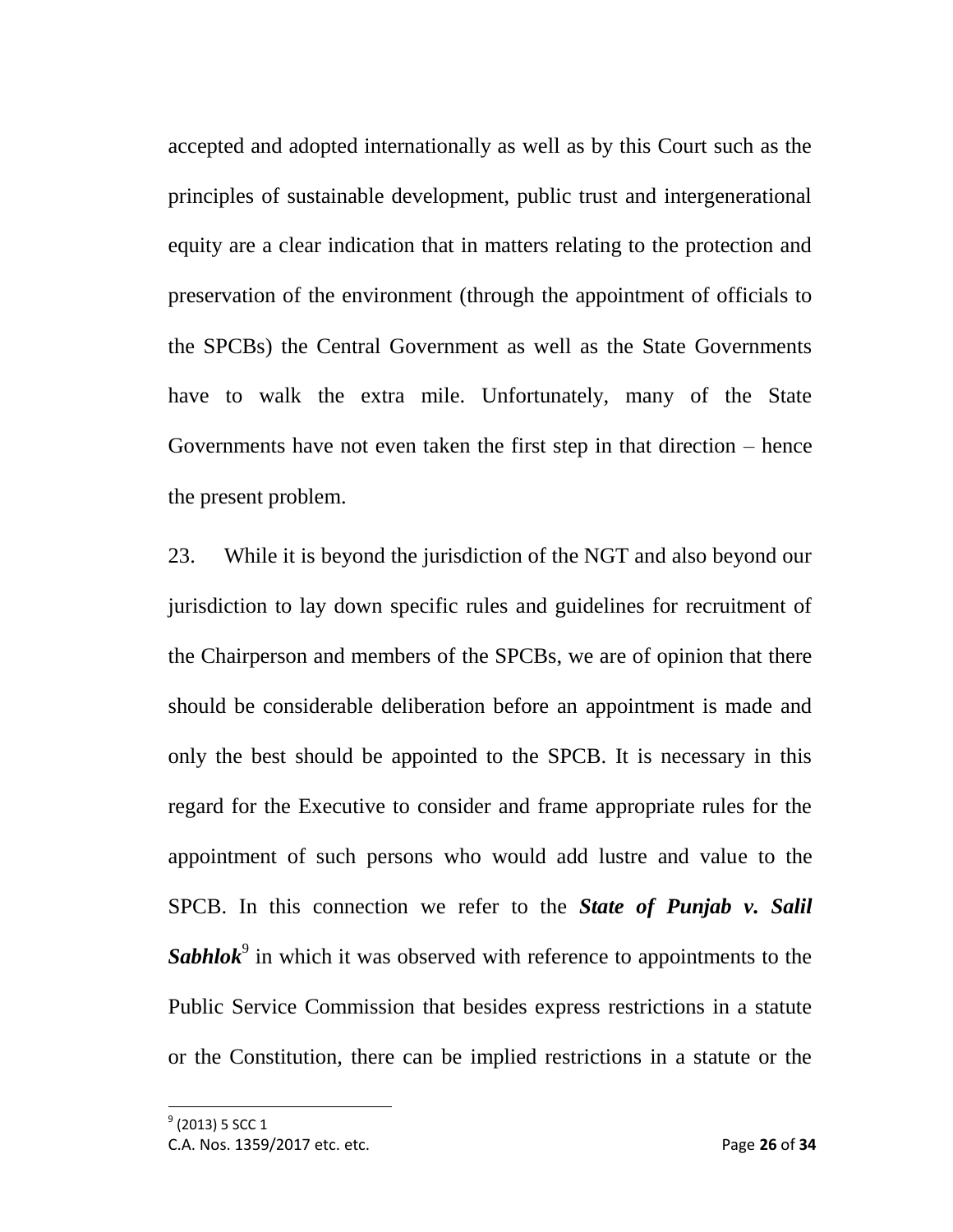Constitution and the statutory or constitutional authority cannot, in breach of such implied restrictions, exercise its discretionary power. In our opinion this would be equally applicable to an appointment to a statutory body such as the SPCB - the State Government does not have unlimited discretion or power to appoint anybody that it chooses to do. 24. It was also held in *Salil Sabhlok* (supra) that the deliberative

process and institutional requirements are of considerable importance in respect of any appointment that is made. In this context, the imperative of good governance was highlighted and with regard to framing rules or issuing guidelines, it was held as follows:

> "In the light of the various decisions of this Court adverted to above, the administrative and constitutional imperative can be met only if the Government frames guidelines or parameters for the appointment of the Chairperson and Members of the Punjab Public Service Commission. That it has failed to do so does not preclude this Court or any superior court from giving a direction to the State Government to conduct the necessary exercise within a specified period. Only because it is left to the State Legislature to consider the desirability or otherwise of specifying the qualifications or experience for the appointment of a person to the position of Chairperson or Member of the Punjab Public Service Commission, does not imply that this Court cannot direct the executive to frame guidelines and set the parameters. This Court can certainly issue appropriate directions in this regard, and in the light of the experience gained over the last several decades coupled with the views expressed by the Law Commission, the Second Administrative Reform Commission and the views expressed by this Court from time to time, it is imperative for good governance and better administration to issue directions to the executive to frame appropriate guidelines and parameters based on the indicators mentioned by this Court.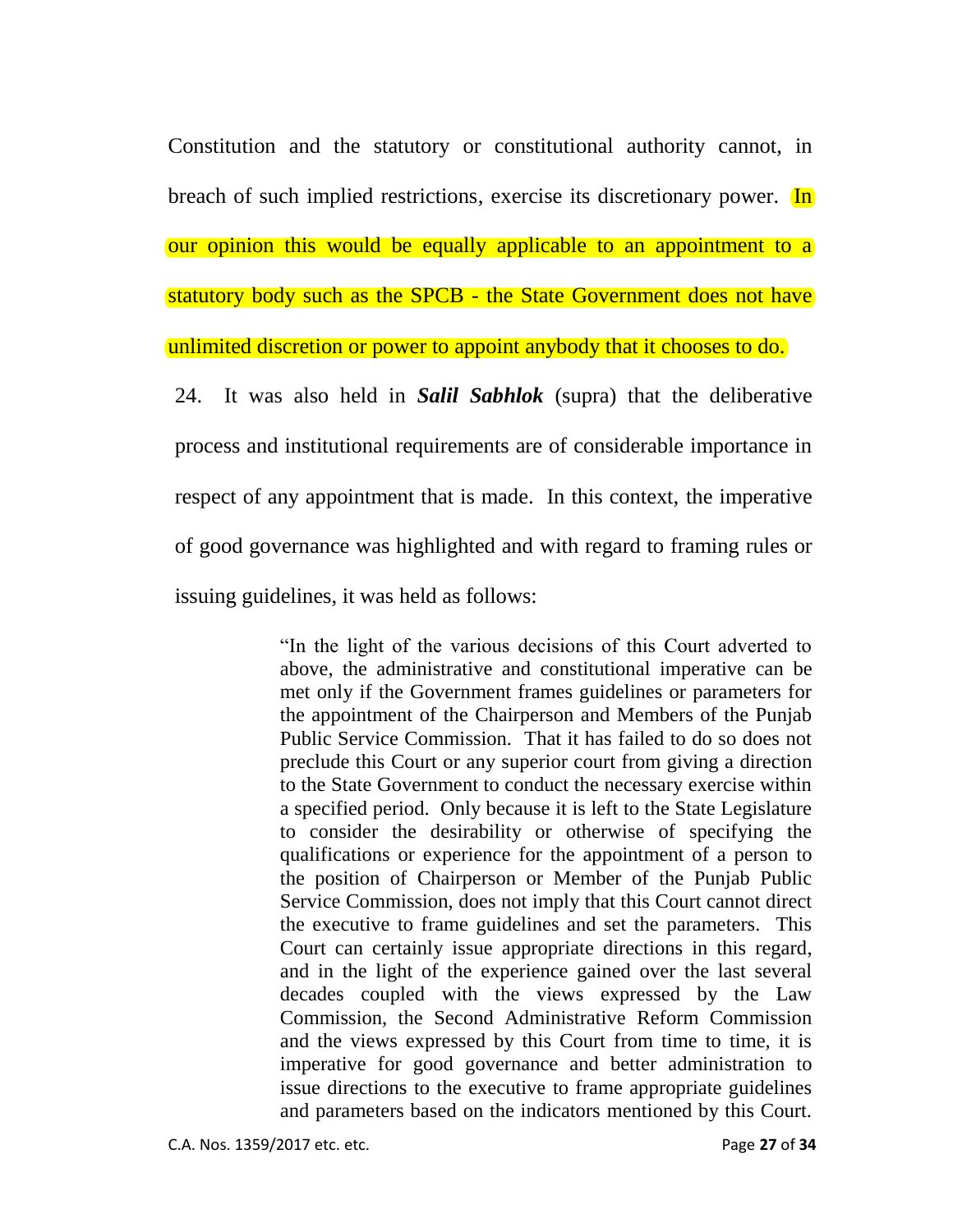These guidelines can and should be binding on the State of Punjab till the State Legislature exercises its power."

25. In *Ashok Kumar Yadav v. State of Haryana*<sup>10</sup> this Court observed that competent, honest, independent persons of outstanding ability and high reputation who command the confidence of people and who would not allow themselves to be deflected by any extraneous consideration from discharging their duties should be appointed to Public Service Commissions. Similarly, in *In R/o Dr Ram Ashray Yadav*<sup>11</sup> it was held that the credibility of an institution is founded upon the faith of the common man in its proper functioning. The faith would be eroded and confidence destroyed if it appears that the officials act subjectively and not objectively or that their actions are suspect. In our opinion, these conclusions of this Court would equally apply to professional and expert statutory bodies such as the Central Pollution Control Board and the State Pollution Control Boards.

26. Additionally, various committees have given sufficient guidelines for the appointment of the Chairperson and members of the SPCBs. The **Bhattacharya Committee** (1984) proposed that the structural organization of SPCBs should consist of technical services, scientific

 $\overline{\phantom{a}}$ 

 $10$  (1985) 4 SCC 417

 $11$  (2000) 4 SCC 309

C.A. Nos. 1359/2017 etc. etc. Page **28** of **34**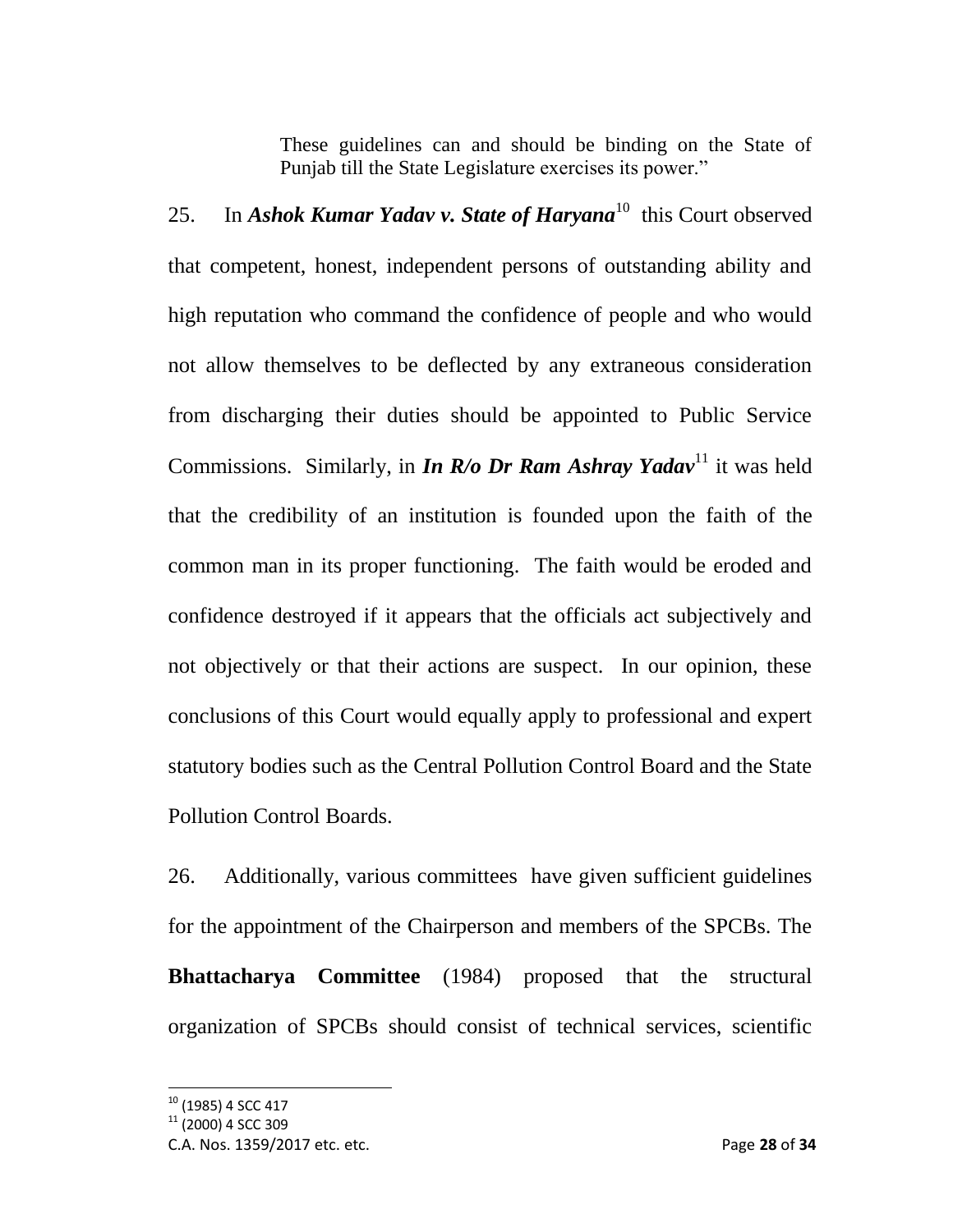services, planning, legal services, administrative services, accounts, training cell and research and development. The Committee, *inter-alia*, called for (a) discouraging the flow of deputationists to the Boards, (b) upgrading regional laboratories, (c) providing each Board with at least one mobile laboratory, (d) creating a centralized training institute, (e) providing, on priority, funds to establish air control activity, and (f) bestowing the power to make posts at least up to the rank of environmental engineers/scientists with the Boards.<sup>12</sup>

27. Similarly, the **Belliappa Committee** (1990) recommended (a) introducing elaborate monitoring, reporting and organizational systems at the national level along with four regional centres and one training cell in each Board, (b) effecting suitable changes in the Boards recruitment policy to enable them induct persons with suitable academic qualifications, and (c) ensuring that the Chairman and Member-Secretary are appointed for a minimum of three years.

28. The **Administrative Staff College of India** (1994) recommended, *inter alia*, that (a) the SPCBs be reoriented for implementing the instrument mix of legislation and regulation, fiscal incentives, voluntary

 $\overline{a}$ 

C.A. Nos. 1359/2017 etc. etc. Page **29** of **34**  $^{12}$  Final Report prepared by the Maharashtra Pollution Control Board in 2005 on Institutional Capacity Building highlights the recommendations made by the Bhattacharya Committee, the Belliappa Committee and the ASCI Study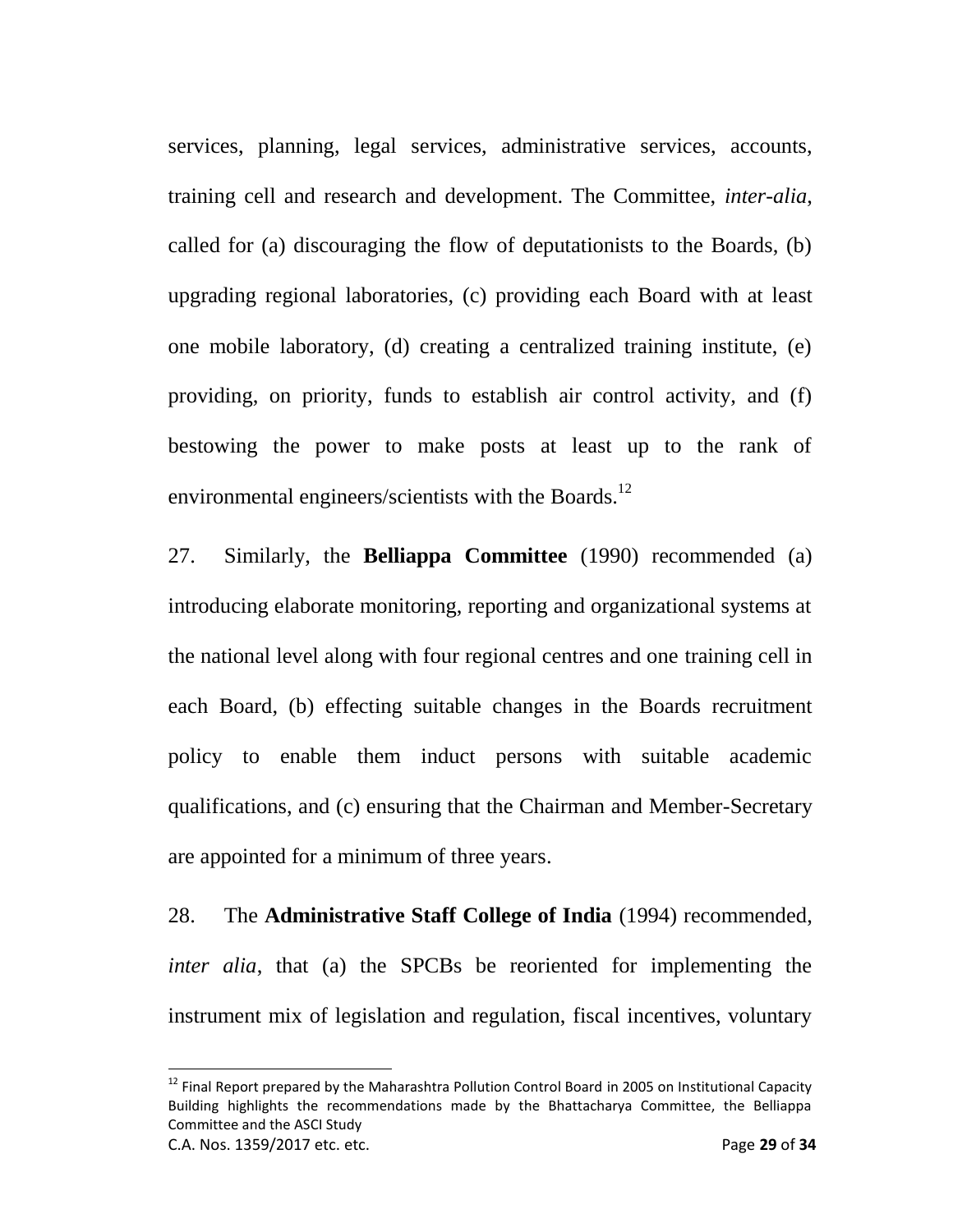agreements, information campaigns and educational programmes (b) an Annual Environmental Quality Report be prepared by every SPCB for the concerned State, (c) an inventory of discharges and effluents disaggregated to the district level be prepared, (d) a research cell be formed in each SPCB and a network be established with the proposed clean technology centre and (f) model environmental impact assessments be prepared for major categories of industries.

29. Finally, the **Menon Committee**<sup>13</sup> made recommendations that are a part of the communication of  $16<sup>th</sup>$  August, 2005 referred to above. It was also recommended that (a) in general, State Governments should not interfere with recruitment policies of the SPCBs, especially where the Boards are making efforts to equip their institutions with more and better trained engineering and scientific staff, (b) the statutory independence and functional autonomy given to the SPCBs should be protected and the Boards should be kept free from political interference. The Boards should be enabled to make independent decisions in this regard and (c) the Chairperson of the SPCB should be a full-time appointee for a period of five years and the Member-Secretary of the SPCB should also be appointed for a period of five years.

 $\overline{\phantom{a}}$ 

<sup>&</sup>lt;sup>13</sup> Constituted pursuant to an order passed by this Court on  $14<sup>th</sup>$  October, 2003 in Writ Petition (Civil) No. 657/1995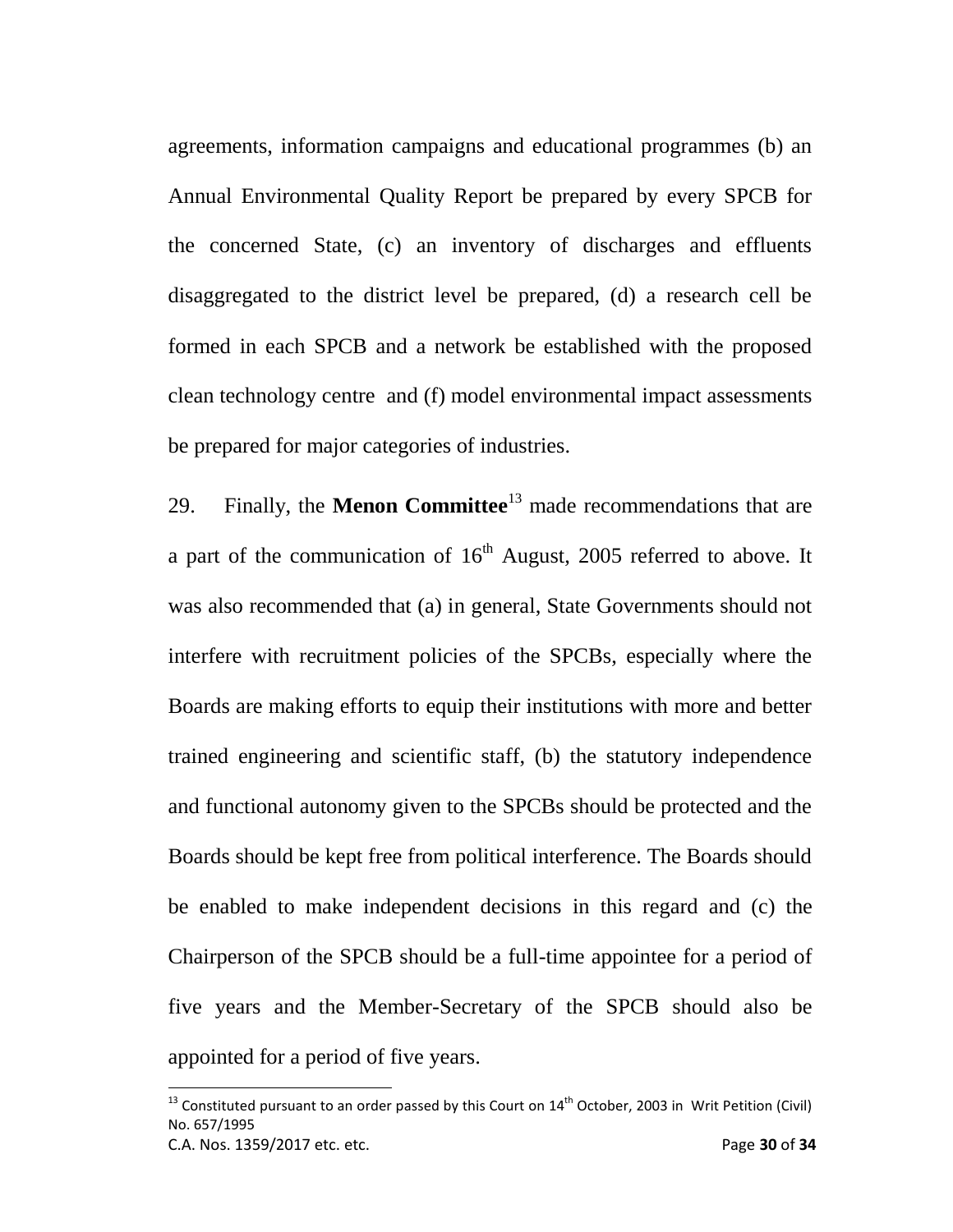30. All these suggestions and recommendations are more than enough for making expert and professional appointments to the SPCBs being geared towards establishing a professional body with multifarious tasks intended to preserve and protect the environment and consisting of experts. Any contrary view or compromise in the appointments would render the exercise undertaken by all these committees completely irrelevant and redundant. Surely, it cannot be said that the committees were not constituted for the purpose of putting their recommendations in the dustbin.

31. Unfortunately, notwithstanding all these suggestions, recommendations and guidelines the SPCBs continue to be manned by persons who do not necessarily have the necessary expertise or professional experience to address the issues for which the SPCBs were established by law. The Tata Institute of Social Sciences in a Report published quite recently in 2013 titled "Environmental Regulatory Authorities in India: An Assessment of State Pollution Control Boards" had this to say about some of the appointments to the SPCBs:

> "An analysis of data collected from State Pollution Control Boards, however, gives a contrasting picture. It has been observed that time and again across state governments have not been able to choose a qualified, impartial, and politically neutral person of high standing to this crucial regulatory post. The recent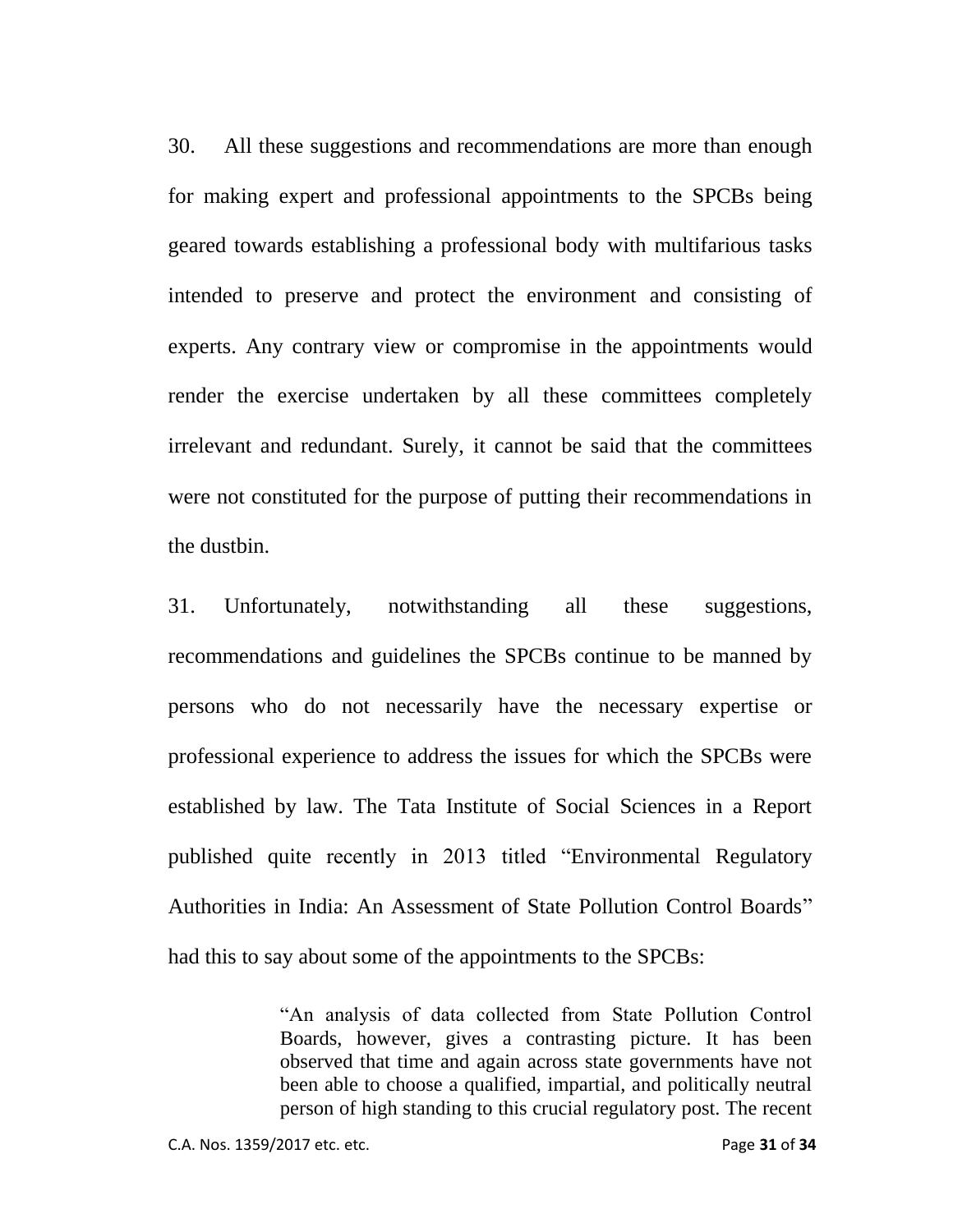appointments of chairpersons of various State Pollution Control Boards like Karnataka (A a senior BJP leader), Himachal Pradesh (B a Congress party leader and former MLA), Uttar Pradesh (C appointed on the recommendation of SP leader X), Arunachal Pradesh (D a sitting NCP party MLA), Manipur Pollution Control Board (E a sitting MLA), Maharashtra Pollution Control Board (F a former bureaucrat) are in blatant violation of the apex court guidelines. The apex court has recommended that the appointees should be qualified in the field of environment or should have special knowledge of the subject. It is unfortunate that in a democratic set up, key enterprises and boards are headed by bureaucrats for over a decade. In this connection, it is very important for State Governments to understand that filling a key regulatory post with the primary intention to reward an ex-official through his or her appointment upon retirement, to a position for which he or she may not possess the essential overall qualifications, does not do justice to the people of their own states and also staffs working in the State Pollution Control Boards. The primary lacuna with this kind of appointment was that it did not evoke any trust in the people that decisions taken by an ex-official of the State or a former political leader, appointed to this regulatory post through what appeared to be a totally non-transparent unilateral decision. Many senior environmental scientists and other officers of various State Pollution Control Boards have expressed their concern for appointing bureaucrats and political leader as Chairpersons who they feel not able to create a favourable atmosphere and an effective work culture in the functioning of the board. It has also been argued by various environmental groups that if the government is unable to find a competent person, then it should advertise the post, as has been done recently by states like Odisha. However, State Governments have been defending their decision to appoint bureaucrats to the post of Chairperson as they believe that the vast experience of IAS officers in handling responsibilities would be easy. Another major challenge has been appointing people without having any knowledge in this field. For example, the appointment of G with maximum qualification of Class X as Chairperson of State Pollution Control Board of Sikkim was clear violation of Water Pollution and Prevention Act, 1974."<sup>14</sup>

C.A. Nos. 1359/2017 etc. etc. Page **32** of **34**  $14$  The names have been deliberately left out by us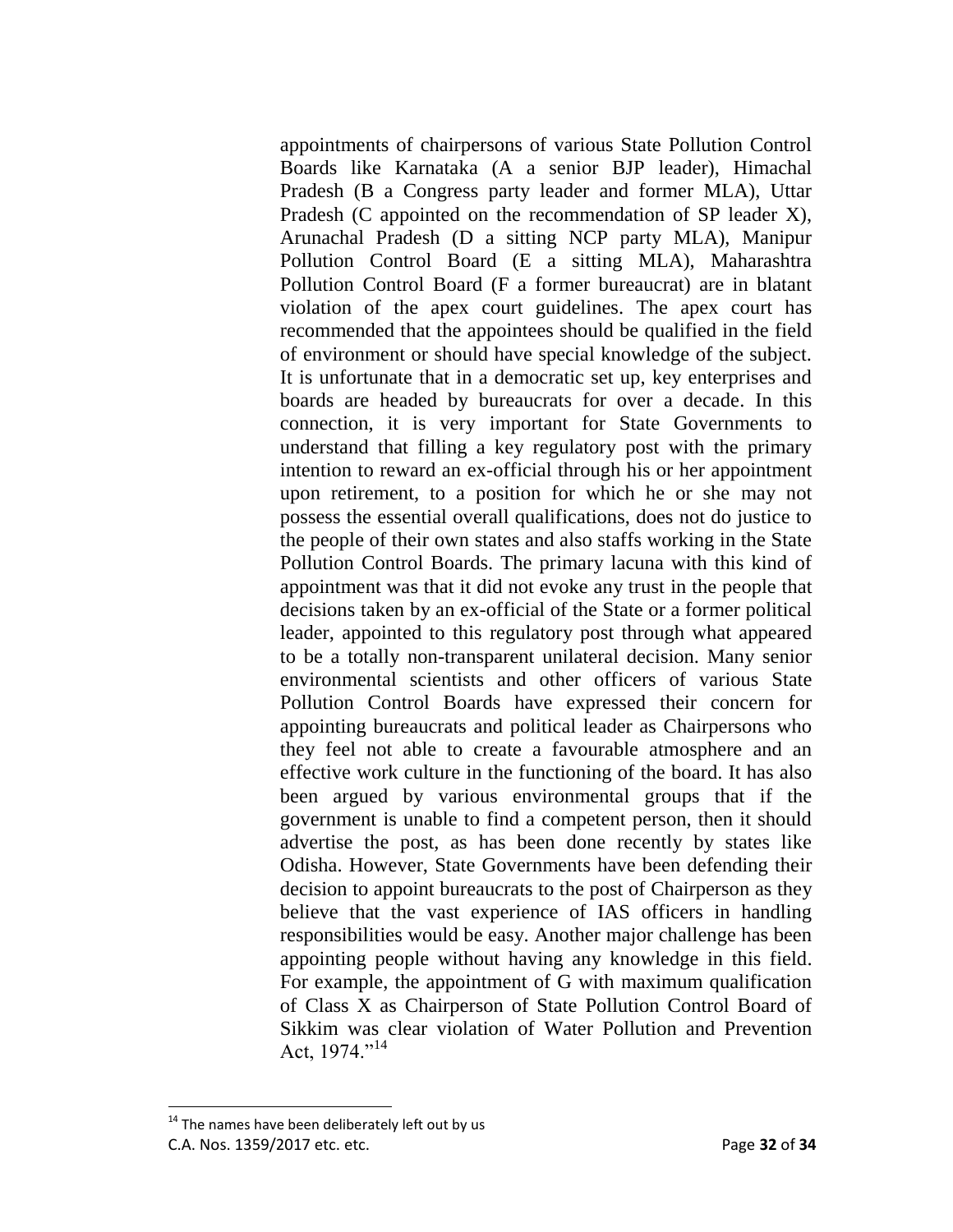32. The concern really is not one of a lack of professional expertise – there is plenty of it available in the country – but the lack of dedication and willingness to take advantage of the resources available and instead benefit someone close to the powers that be. With this couldn't-care-less attitude, the environment and public trust are the immediate casualties. It is unlikely that with such an attitude, any substantive effort can be made to tackle the issues of environment degradation and issues of pollution. Since the NGT was faced with this situation, we can appreciate its frustration at the scant regard for the law by some State Governments, but it is still necessary in such situations to exercise restraint as cautioned in *State of U.P. v. Jeet S. Bisht*. 15

33. Keeping the above in mind, we are of the view that it would be appropriate, while setting aside the judgment and order of the NGT, to direct the Executive in all the States to frame appropriate guidelines or recruitment rules within six months, considering the institutional requirements of the SPCBs and the law laid down by statute, by this Court and as per the reports of various committees and authorities and ensure that suitable professionals and experts are appointed to the SPCBs. Any damage to the environment could be permanent and irreversible or at least long-lasting. Unless

<sup>15</sup> (2007) 6 SCC 586

C.A. Nos. 1359/2017 etc. etc. Page **33** of **34**